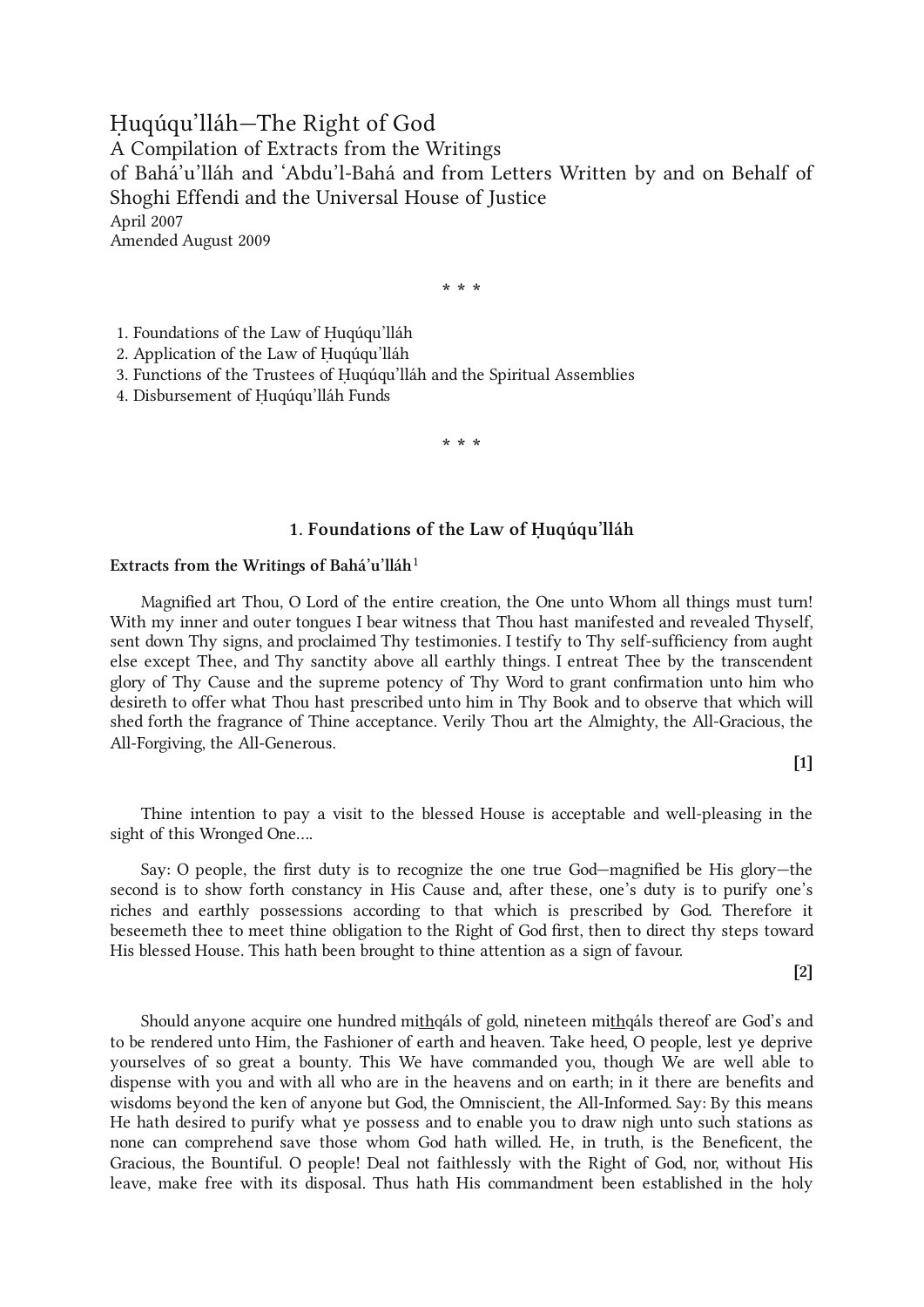Tablets, and in this exalted Book. He who dealeth faithlessly with God shall in justice meet with faithlessness himself; he, however, who acteth in accordance with God's bidding shall receive a blessing from the heaven of the bounty of his Lord, the Gracious, the Bestower, the Generous, the Ancient of Days. He, verily, hath willed for you that which is yet beyond your knowledge, but which shall be known to you when, after this fleeting life, your souls soar heavenwards and the trappings of your earthly joys are folded up. Thus admonisheth you He in Whose possession is the Guarded Tablet.

(The Kitáb-i-Aqdas, par. 97) [3]

Nothing that existeth in the world of being hath ever been or will ever be worthy of mention. However, if a person be graciously favoured to offer a pennyworth—nay, even less—in the path of God, this would in His sight be preferable and superior to all the treasures of the earth. It is for this reason that the one true God—exalted be His glory—hath in all His heavenly Scriptures praised those who observe His precepts and bestow their wealth for His sake. Beseech ye God that He may enable everyone to discharge the obligation of Ḥuqúq, inasmuch as the progress and promotion of the Cause of God depend on material means. If His faithful servants could realize how meritorious are benevolent deeds in these days, they would all arise to do that which is meet and seemly. In His hand is the source of authority and He ordaineth as He willeth. He is the Supreme Ruler, the Bountiful, the Equitable, the Revealer, the All-Wise.

For a number of years Ḥuqúq was not accepted…. However, in recent years We have, in view of the exigencies of the times, accepted the payment of the Ḥuqúq, but have forbidden solicitation thereof. Everyone must have the utmost regard for the dignity of the Word of God and for the exaltation of His Cause. Were a person to offer all the treasures of the earth at the cost of debasing the honour of the Cause of God, were it even less than a grain of mustard, such an offering would not be permissible. All the world hath belonged and will always belong to God. If one spontaneously offereth Ḥuqúq with the utmost joy and radiance it will be acceptable, and not otherwise. The benefit of such deeds reverteth unto the individuals themselves. This measure hath been ordained in view of the necessity for material means, for "averse is God from putting aught into effect except through its means". Thus instructions were given to receive the Ḥuqúq.

[5]

[4]

The one true God—exalted be His glory—hath ever been and will continue to be exalted above every expression of praise and is sanctified from the world of existence and all the riches therein. Whatsoever proceedeth from Him produceth a fruit the benefits of which revert to the individuals themselves. Erelong will they perceive the truth of that which the Tongue of Grandeur hath uttered aforetime and will utter hereafter. And such benefits will indeed accrue if the Ḥuqúq is offered with the utmost joy and radiance and in a spirit of perfect humility and lowliness.

[6]

O Zayn! Such souls as comply with the injunction of God prescribed in the Book are regarded as most excellent in the estimation of God. There can be no doubt that whatsoever is revealed from the heaven of divine commandment is by virtue of His wisdom and is in the best interests of the people themselves. Moreover, although these insignificant amounts are not worthy of mention, they are well pleasing, since the donors offer them for the sake of God. If the offering be but a single grain it is regarded as the crowning glory of all the harvests of the world.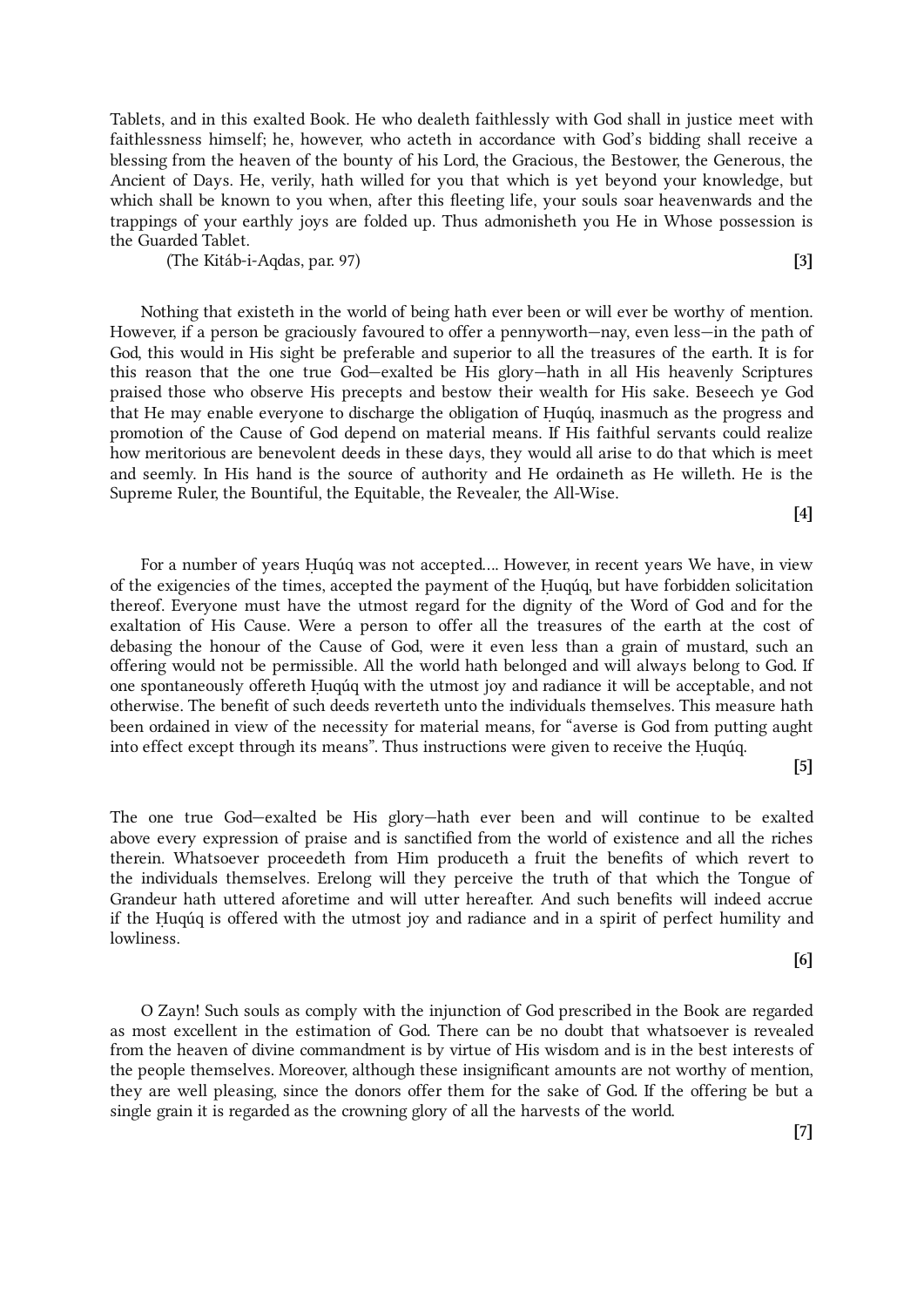Whoso is privileged to pay the Right of God will be numbered with such as have observed the ordinances of the one true God—magnified be His glory—and have fulfilled that which is set down by the All-Glorious Pen.

Time and again have We written and commanded that no one should solicit such payment. The offering of every person that voluntarily tendereth the Ḥuqúqu'lláh with the utmost joy and pleasure may be accepted, otherwise acceptance was not and is not permissible. Those that are oblivious of their duty should be briefly reminded. Deeds must be performed with willingness, and in all circumstances high regard must be given to the dignity of the Cause of God. Formerly We have mentioned that were a person to possess the whole world and would tender his possessions at the cost of degrading the honour of the Cause, even to the extent of a grain of mustard, it would be essential and imperative to refuse to accept such wealth. Such is the Cause of God, eternal in the past, eternal in the future. Well is it with them that act accordingly.

The ordinance prescribing the payment of Ḥuqúq is but a favour vouchsafed by the one true God—exalted be His glory—and the benefits arising therefrom shall fall to the donors themselves. It behoveth all to render thanks unto God, the Most Exalted, Who hath graciously enabled them to meet the obligation of Ḥuqúq. We held back the Pen for a long period during which no instruction was issued in this respect, until such time as the requirements of His inscrutable wisdom demanded the acceptance of Ḥuqúq. "Averse is God from putting aught into effect except through its means." It is essential for certain people to receive aid, and others need attention and care, but all this must take place by the leave of God, the Help in Peril, the Self-Subsisting.

[8]

And now concerning what thou hast mentioned regarding the Ḥuqúq. This hath been ordained especially for the one true God—exalted be His glory—and should be forwarded to the court of His Holy Presence. In His grasp is the source of authority. He doeth what He pleaseth and ordaineth what He chooseth….

This ordinance is binding upon everyone, and by observing it one will be raised to honour inasmuch as it will serve to purify one's possessions and will impart blessing, and added prosperity. However, the people are as yet ignorant of its significance. They continually endeavour to amass riches by lawful or unlawful means in order to transmit them to their heirs, and this to what advantage, no one can tell. Say: In this day the true Heir is the Word of God, since the underlying purpose of inheritance is the preservation of the name and traces of men. It is indubitably clear that the passing of centuries and ages will obliterate these signs, while every word that hath streamed from the Pen of Glory in honour of a certain individual will last as long as the dominions of earth and heaven will endure.

[9]

This is the Book of Generosity which hath been revealed by the King of Eternity. Whoso adorneth himself with this virtue hath distinguished himself and will be blessed by the All-Merciful from His exalted Kingdom of Glory. However, despite his high rank and prominent position, were he to pass beyond the limits, he would be regarded as among the prodigal by the All-Knowing, the All-Wise. Cling ye unto moderation. This is the commandment that He Who is the All-Possessing, the Most High hath enjoined upon you in His Generous Book. O ye that are the exponents of generosity and the manifestations thereof! Be generous unto them whom ye find in manifest poverty. O ye that are possessed of riches! Take heed lest outward appearance deter you from benevolent deeds in the path of God, the Lord of all mankind.

Say: I swear by God! No one is despised in the sight of the Almighty for being poor. Rather is he exalted, if he is found to be of them who are patient. Blessed are the poor that are steadfast in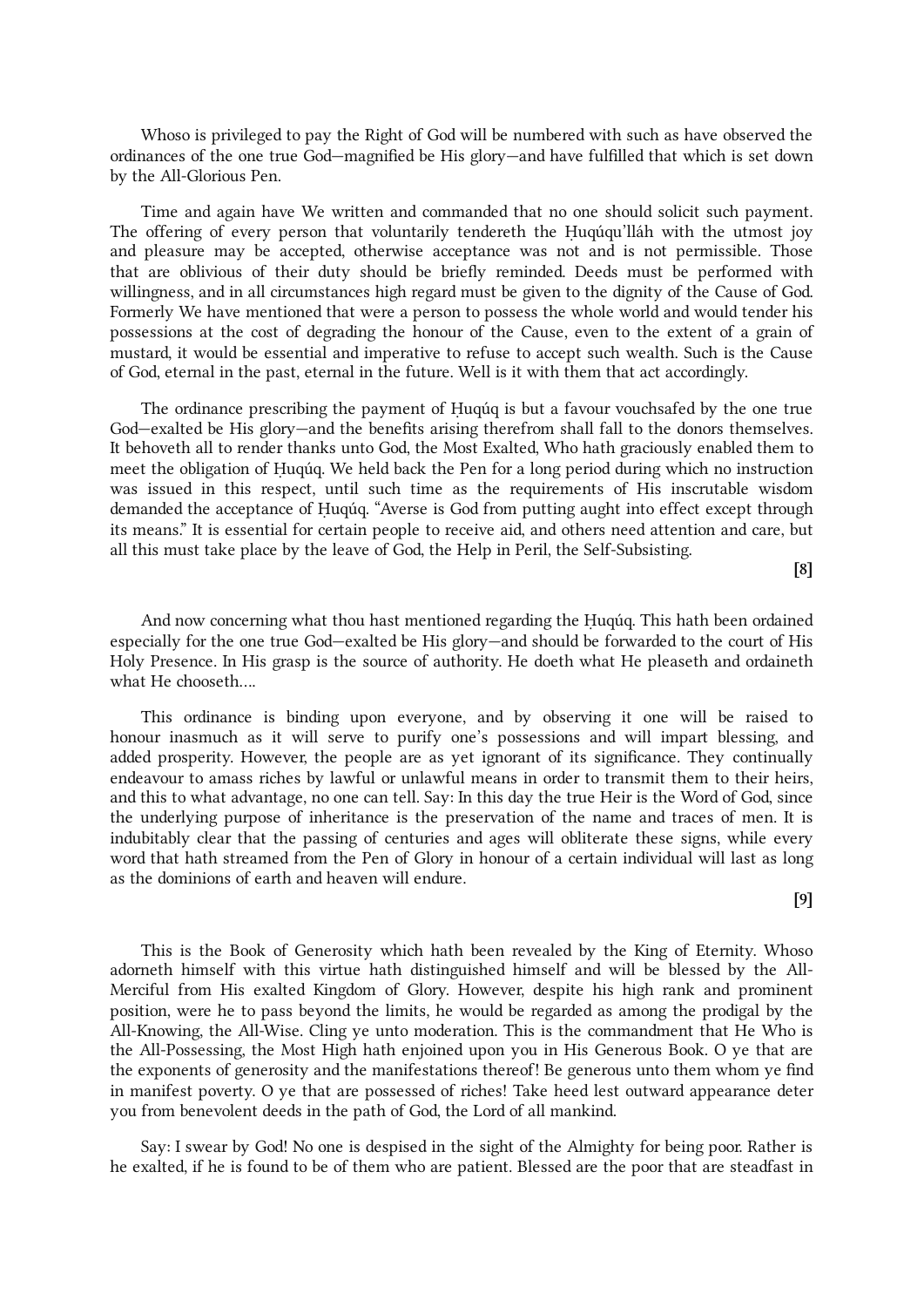patience, and woe betide the rich that hold back Ḥuqúqu'lláh and fail to observe that which is enjoined upon them in His Preserved Tablet.

Say: Pride not yourselves on earthly riches ye possess. Reflect upon your end and upon the recompense for your works that hath been ordained in the Book of God, the Exalted, the Mighty. Blessed is the rich man whom earthly possessions have been powerless to hinder from turning unto God, the Lord of all names. Verily he is accounted among the most distinguished of men before God, the Gracious, the All-Knowing.

Say: The appointed Day is come. This is the Springtime of benevolent deeds, were ye of them that comprehend. Strive ye with all your might, O people, that ye may bring forth that which will truly profit you in the worlds of your Lord, the All-Glorious, the All-Praised.

Say: Hold ye fast unto praiseworthy characteristics and goodly deeds and be not of them that tarry. It behoveth everyone to cleave tenaciously unto that which is conducive to the exaltation of the Cause of God, your Lord, the Mighty, the Powerful.

Say: Behold ye not the world, its changes and chances, and its varying colours? Wherefore are ye satisfied with it and with all the things therein? Open your eyes and be of them that are endued with insight. The day is fast approaching when all these things will have vanished as fast as the lightning, nay even faster. Unto this beareth witness the Lord of the Kingdom in this wondrous Tablet.

Wert thou to be enraptured by the uplifting ecstasy of the verses of God, thou wouldst yield thanks unto thy Lord and say: "Praise be unto Thee, O Desire of the hearts of them that hasten to meet Thee!" Rejoice then with exceeding gladness, inasmuch as the Pen of Glory hath turned unto thee and hath revealed in thy honour that which the tongues of creation and the tongues of transcendence are powerless to describe.

It is incumbent upon everyone to discharge the obligation of Ḥuqúq. The advantages gained from this deed revert to the persons themselves. However, the acceptance of the offerings dependeth on the spirit of joy, fellowship and contentment that the righteous souls who fulfil this injunction will manifest. If such is the attitude, acceptance is permissible and not otherwise. Verily thy Lord is the All-Sufficing, the All-Praised.

[11]

[10]

It is clear and evident that the payment of the Right of God is conducive to prosperity, to blessing, and to honour and divine protection. Well is it with them that comprehend and recognize this truth and woe betide them that believe not. And this is on condition that the individual should observe the injunctions prescribed in the Book with the utmost radiance, gladness and willing acquiescence. It behoveth you to counsel the friends to do that which is right and praiseworthy. Whoso hearkeneth to this call, it is to his own behoof, and whoso faileth bringeth loss upon himself. Verily our Lord of Mercy is the All-Sufficing, the All-Praised.

[12]

Ḥuqúqu'lláh is indeed a great law. It is incumbent upon all to make this offering, because it is the source of grace, abundance, and of all good. It is a bounty which shall remain with every soul in every world of the worlds of God, the All-Possessing, the All-Bountiful

[13]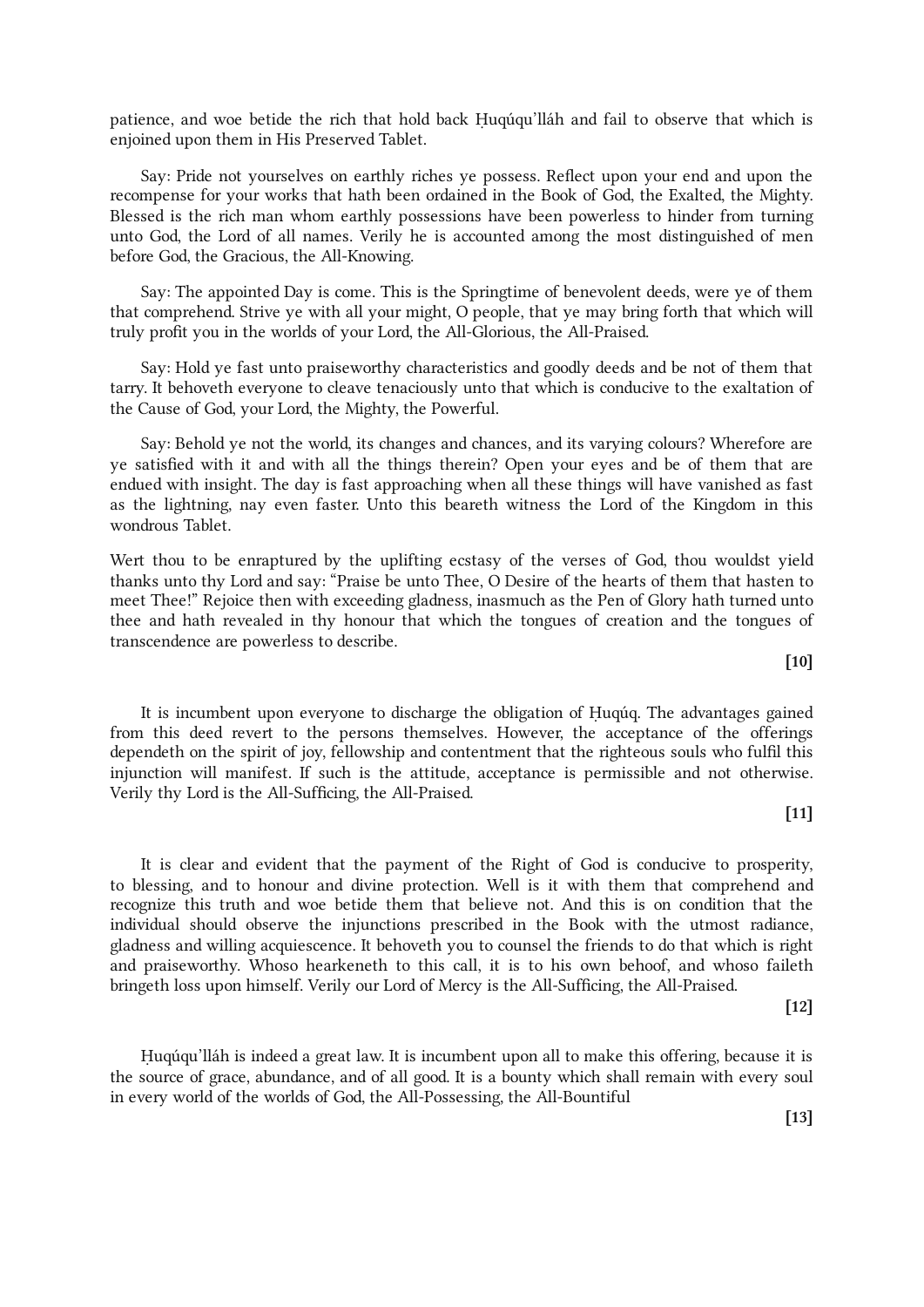In this day it is incumbent upon everyone to serve the Cause of God, while He Who is the Eternal Truth—exalted be His glory—hath made the fulfilment of every undertaking on earth dependent on material means. Hence it is enjoined upon every individual to offer that which is the Right of God.

Great God! In this glorious Dispensation the treasures laid up by kings and queens are not worthy of mention, nor will they be acceptable in the Presence of God. However, a grain of mustard offered by His loved ones will be extolled in the exalted court of His holiness and invested with the ornament of His acceptance. Immeasurably exalted is His bounty, immeasurably glorified is His majesty.

[15]

[14]

The benefits accruing from benevolent works shall fall to the individuals concerned. In such matters only a word would suffice. Should anyone offer Ḥuqúq with utmost joy and radiance, manifesting a spirit of resignation and content, his offering shall be acceptable before God, otherwise He can dispense with all the peoples of the earth.... Well is it with them that have fulfilled that which is prescribed in the Book of God. It is incumbent upon everyone to observe that which God hath purposed, for whatsoever hath been set forth in the Book by the Pen of Glory is an effective means for the purging, the purification and sanctification of the souls of men and a source of prosperity and blessing. Happy are they that have observed His commandments.

No goodly deed was or will ever be lost, for benevolent acts are treasures preserved with God for the benefit of those who act. Blessed the servant and the maidservant who have fulfilled their obligation in the path of God our Lord, the Lord of all worlds.... The Right of God must be paid whenever possible and should be offered in a spirit of joy and radiance. Those that are unable to pay will be invested with the ornament of His forgiveness.

[16]

There can be no doubt that whatsoever hath been revealed from the All-Glorious Pen, be it ordinances or prohibitions, conferreth benefits upon the believers themselves. For example, among the commandments is that of the Ḥuqúqu'lláh. If the people attain the privilege of paying the Huquq, the one true God-exalted be His glory—will of a certainty confer blessing upon them. Moreover, such payment will enable them and their offspring to benefit from their possessions. As thou dost observe, large portions of people's wealth are lost to them as God causeth strangers, or heirs in comparison with whom strangers would have been preferable, to lay hands on their possessions.

God's consummate wisdom is far beyond any description or fitting mention. Verily, people see with their own eyes and yet deny; they are aware, yet they pretend not to know. Had they observed the ordinance of God they would have attained the good of this world and the next.

[17]

<span id="page-4-0"></span>The question of the Ḥuqúq dependeth on the willingness of the individuals themselves. From every true believer who is willing to tender the Right of God spontaneously and with the utmost joy and radiance, the offering is graciously acceptable, but not otherwise. Verily, thy Lord is independent of all mankind. Consider thou that which the All-Merciful hath revealed in the Qur'án: "O men! Ye are but paupers in need of God, but God is the Self-Sufficient, the All-Praised."<sup>[2](#page-30-1)</sup>

At all times one must have the utmost regard for the dignity and honour of the Cause of God.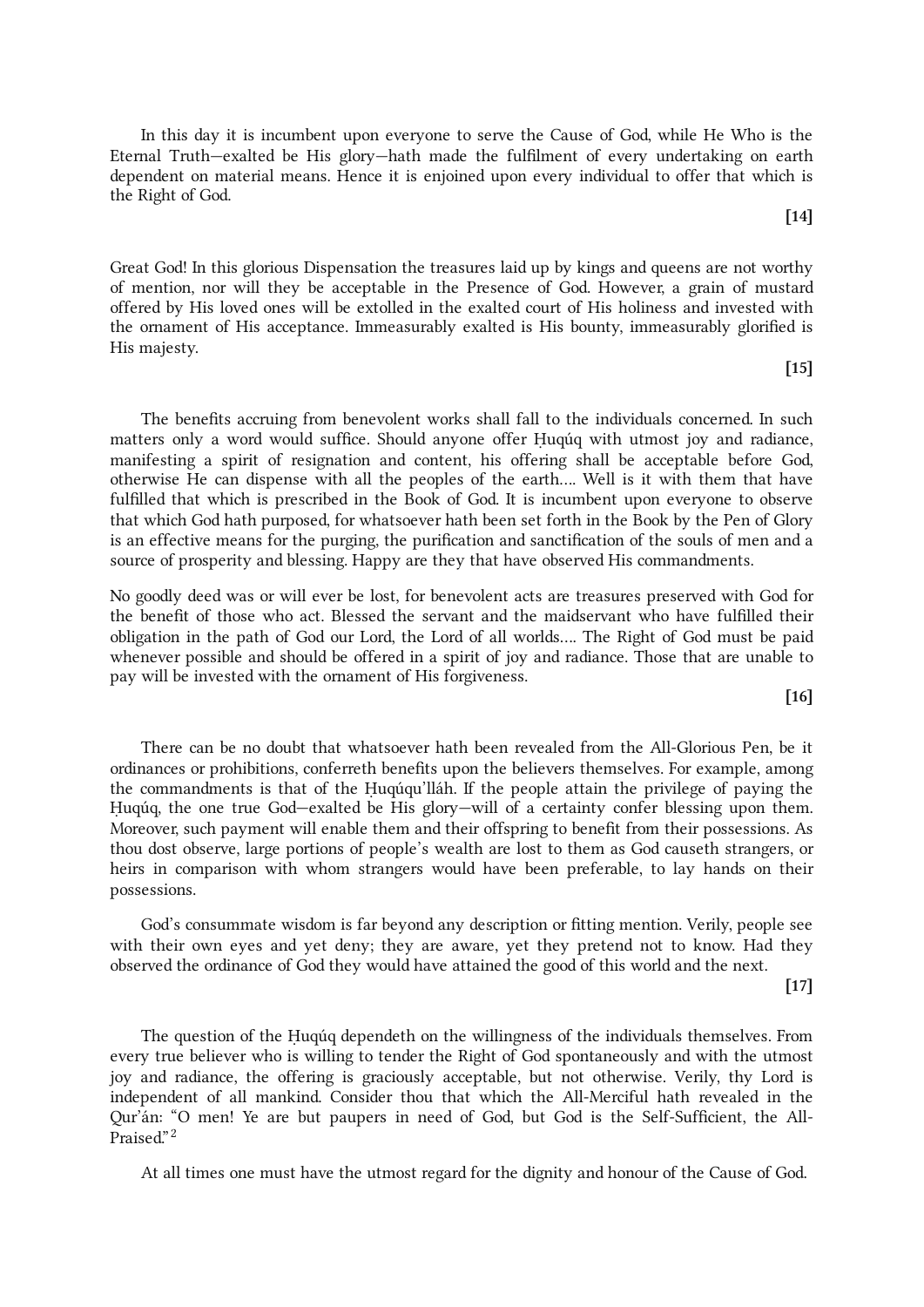Thou hast written that they have pledged themselves to observe maximum austerity in their lives with a view to forwarding the remainder of their income to His exalted presence. This matter was mentioned at His holy court. He said: Let them act with moderation and not impose hardship upon themselves. We would like them both to enjoy a life that is well-pleasing.

[19]

There is a prescribed ruling for the Ḥuqúqu'lláh. After the House of Justice hath come into being, the law thereof will be made manifest, in conformity with the Will of God.

[20]

Glorified art Thou, O my compassionate Lord! I entreat Thee by the tumult of the ocean of Thy holy utterance, and by the manifold tokens of Thy supreme sovereignty, and the compelling evidences of Thy Divinity, and the hidden mysteries that lie concealed within Thy knowledge, to give me Thy grace to serve Thee and Thy chosen ones, and enable me to dutifully offer Thy Ḥuqúq which Thou hast ordained in Thy Book.

I am the one, O my Lord, who hath set his affections on Thy realm of glory, and hath clung tenaciously to the hem of Thy generosity. O Thou Who art the Lord of all being and the Ruler of the kingdom of names, I beseech Thee not to deny me the things Thou dost possess, nor to withhold from me that which Thou hast ordained for Thy chosen ones.

I implore Thee, O Lord of all names and Creator of the heavens, to assist me to be steadfast in Thy Cause, through Thy strengthening grace, in such wise that the vanities of the world may not suffer me to be shut out as by a veil, nor to be hindered by the violent commotions of the wickeddoers who have risen up to lead Thy people astray in Thy days. Destine for me then, O my heart's Desire, the good of this world and the world to come. Verily Thou art powerful to do as Thou willest. No God is there but Thee, the Ever-Forgiving, the Most Generous.

[21]

#### Extracts from the Writings of 'Abdu'l-Bahá

O friends of 'Abdu'l-Bahá! The Lord, as a sign of His infinite bounties, hath graciously favored His servants by providing for a fixed money offering (Ḥuqúq), to be dutifully presented unto Him, though He, the True One and His servants have been at all times independent of all created things, and God verily is the All-Possessing, exalted above the need of any gift from His creatures. This fixed money offering, however, causeth the people to become firm and steadfast and draweth Divine increase upon them.

(Will and Testament of 'Abdu'l-Bahá (Wilmette: Bahá'í Publishing Trust, 1944, 1997 printing), p. 15)  $[22]$ 

As preordained by the Fountain-head of Creation, the temple of the world hath been fashioned after the image and likeness of the human body. In fact each mirroreth forth the image of the other, wert thou but to observe with discerning eyes. By this is meant that even as the human body in this world, which is outwardly composed of different limbs and organs, is in reality a closely integrated, coherent entity, similarly the structure of the physical world is like unto a single being whose limbs and members are inseparably linked together.

Were one to observe with an eye that discovereth the realities of all things, it would become clear that the greatest relationship that bindeth the world of being together lieth in the range of created things themselves, and that co-operation, mutual aid and reciprocity are essential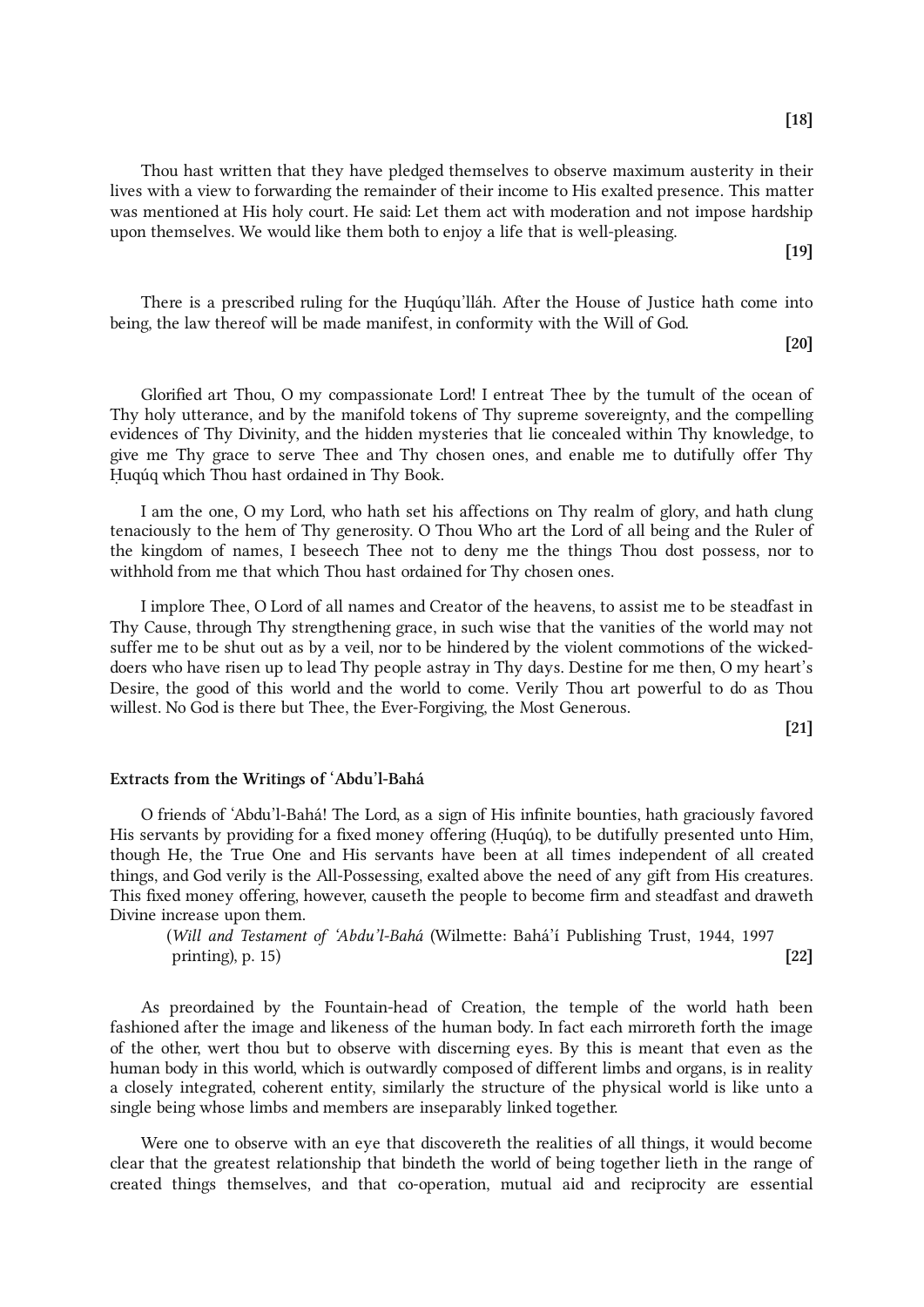characteristics in the unified body of the world of being, inasmuch as all created things are closely related together and each is influenced by the other or deriveth benefit therefrom, either directly or indirectly.

Consider for instance how one group of created things constituteth the vegetable kingdom, and another the animal kingdom. Each of these two maketh use of certain elements in the air on which its own life dependeth, while each increaseth the quantity of such elements as are essential for the life of the other. In other words, the growth and development of the vegetable world is impossible without the existence of the animal kingdom, and the maintenance of animal life is inconceivable without the co-operation of the vegetable kingdom. Of like kind are the relationships that exist among all created things. Hence it was stated that co-operation and reciprocity are essential properties which are inherent in the unified system of the world of existence, and without which the entire creation would be reduced to nothingness.

In surveying the vast range of creation thou shalt perceive that the higher a kingdom of created things is on the arc of ascent, the more conspicuous are the signs and evidences of the truth that co-operation and reciprocity at the level of a higher order are greater than those that exist at the level of a lower order. For example, the evident signs of this fundamental reality are more discernible in the vegetable kingdom than in the mineral, and still more manifest in the animal world than in the vegetable.

And thus when contemplating the human world thou beholdest this wondrous phenomenon shining resplendent from all sides with the utmost perfection, inasmuch as in this station acts of co-operation, mutual assistance and reciprocity are not confined to the body and to things that pertain to the material world, but for all conditions, whether physical or spiritual, such as those related to minds, thoughts, opinions, manners, customs, attitudes, understandings, feelings or other human susceptibilities. In all these thou shouldst find these binding relationships securely established. The more this interrelationship is strengthened and expanded, the more will human society advance in progress and prosperity. Indeed without these vital ties it would be wholly impossible for the world of humanity to attain true felicity and success.

Now consider, if among the people who are merely the manifestations of the world of being this significant matter is of such importance, how much greater must be the spirit of co-operation and mutual assistance among those who are the essences of the world of creation, who have sought the sheltering shadow of the heavenly Tree, and are favoured by the manifestations of divine grace; and how the evidences of this spirit should, through their earnest endeavour, their fellowship and concord, become manifest in every sphere of their inner and outer lives, in the realm of the spirit and divine mysteries and in all things related to this world and the next. Thus there can be no doubt that they must be willing even to offer up their lives for each other.

This is the basic principle on which the institution of Ḥuqúqu'lláh is established, inasmuch as its proceeds are dedicated to the furtherance of these ends. Otherwise the one true God hath ever been and will always be independent of all else beside Him. Even as He hath enabled all created things to partake of His boundless grace and loving-kindness, likewise is He able to bestow riches upon His loved ones out of the treasuries of His power. However, the wisdom of this command is that the act of giving is well-pleasing in the sight of God. Consider how well-pleasing must this mighty act be in His estimation that He hath ascribed it unto His Own Self. Rejoice ye then, O people of generosity!

We earnestly hope that in this Most Great Cycle the wondrous attributes of the All-Merciful may, through the infinite bounty and blessings of the King of Glory, find expression in the lives of the servants of God in such wise that the sweet savours thereof will shed fragrance upon all regions.

This matter needeth further details, but We have treated it in brief.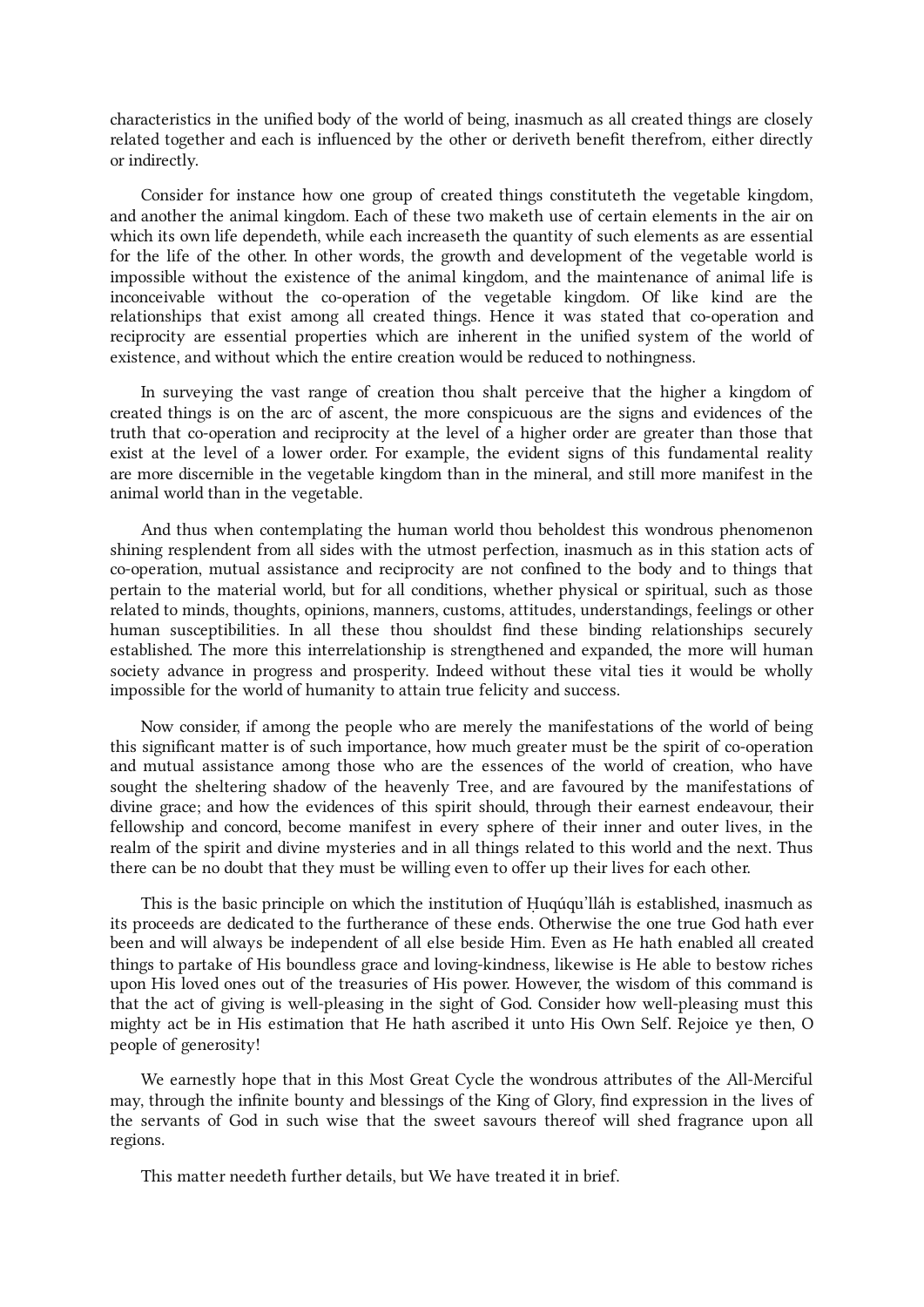O my heavenly friends! It is certain and evident that the Incomparable One is always praised for His absolute wealth, distinguished for His all-embracing mercy, characterized by His eternal grace, and known for His gifts to the world of existence. Nonetheless, in accordance with His inscrutable wisdom and in order to apply a unique test to distinguish the friend from the stranger, He hath enjoined the Ḥuqúq upon His servants and made it obligatory.

Those who have observed this weighty ordinance have received heavenly blessings and in both worlds their faces have shone radiantly and their nostrils have been perfumed by the sweet savours of God's tender mercy. One of the tokens of His consummate wisdom is that the payment of the Ḥuqúq will enable the donors to become firm and steadfast and will exert a great influence on their hearts and souls. Furthermore, the Ḥuqúq will be used for charitable purposes.

[24]

Render thou thanks unto God, for He hath graciously enabled thee to observe the injunction set forth in His Most Holy Book, inasmuch as thou hast arisen to fulfil the obligation of Ḥuqúq, and God hath accepted thy goodly deed.

Know thou, moreover, that those who faithfully serve the All-Merciful will be enriched by Him out of His heavenly treasury, and that the Ḥuqúq offering is but a test applied by Him unto His servants and maidservants. Thus every true and sincere believer will offer Ḥuqúq to be expended for the relief of the poor, the disabled, the needy, and the orphans, and for other vital needs of the Cause of God, even as Christ did establish a Fund for benevolent purposes.

[25]

#### Extract from a Letter Written on Behalf of Shoghi Effendi

Great is the recompense that God has ordained for the true and devoted souls, the pure and detached beings who have spontaneously bequeathed a portion of their earthly possessions to the Cause of God, either during their own lifetimes or through their wills, and have had the privilege and honour of discharging their obligations to Ḥuqúqu'lláh.

Give assurance on my behalf to the donors and to the survivors of those who have ascended unto God, affirming that these efforts and donations are bound to attract divine confirmations, heavenly blessings and incalculable favours, and to promote the manifold interests of the International Bahá'í Community. Well is it with them, inasmuch as God has enabled them to fulfil that which shall elevate their stations in this world and in the world to come.

(23 June 1945, to an individual believer, translated from the Persian) [26]

#### Extracts from Letters Written by and on Behalf of the Universal House of Justice

Such an exceptional confluence of imminent achievements—the publication of the Kitáb-i-Aqdas, the progress of the building projects on Mount Carmel, the conclusion of the Six Year Plan, the inception of the Holy Year—animates the expectations of the Bahá'í world, sets the stage for mightier endeavours than have already been attempted, and points us all to the opening of a new phase of history. It seems fitting, then, that the sacred law which enables each one to express his or her personal sense of devotion to God in a profoundly private act of conscience that promotes the common good, which directly connects the individual believer with the Central Institution of the Faith, and which, above all, ensures to the obedient and the sincere the ineffable grace and abundant blessings of Providence, should, at this favourable juncture, be embraced by all who profess their belief in the Supreme Manifestation of God. With humility before our sovereign Lord,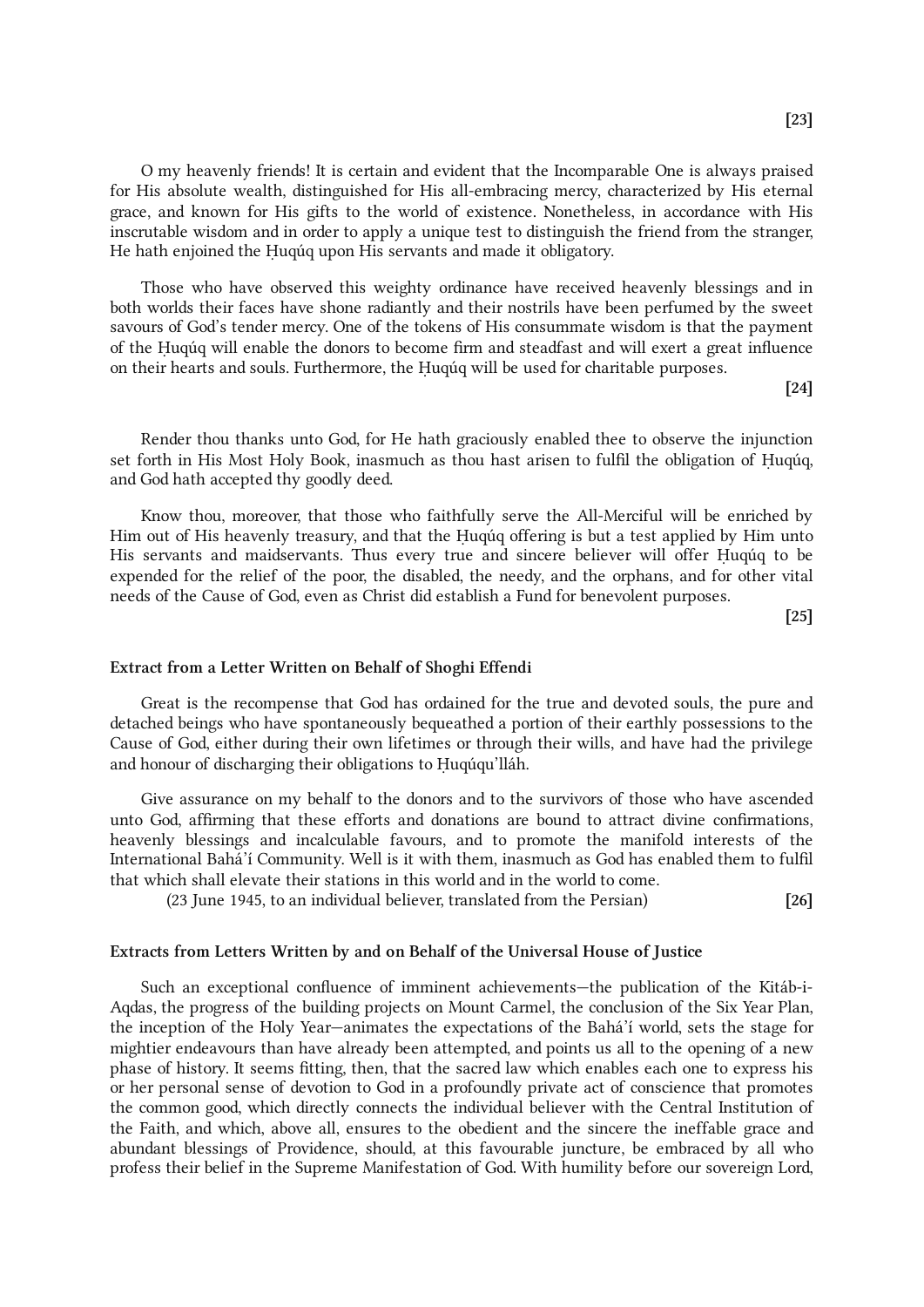we now announce that as of Riḍván 1992, the beginning of the Holy Year, the Law of Ḥuqúqu'lláh, the Right of God, will become universally applicable. All are lovingly called to observe it.

(Riḍván 1991, written by the Universal House of Justice to the Bahá'ís of the world) [27]

<span id="page-8-1"></span>And now, amid the eager anticipations occasioned by the two major commemorative events<sup>[3](#page-30-2)</sup> and by the imminent publication of the Mother Book of the Bahá'í Revelation, the Law of Ḥuqúqu'lláh takes effect as part of the constant practice of the members of our entire world community. May the promised divine bounties associated with the activation of this holy law be showered upon the beloved of the Lord in every land.

(Riḍván 1992, written by the Universal House of Justice to the Bahá'ís of the world) [28]

It is the ardent hope of the Universal House of Justice that the spirit of the Holy Year and the effect of obedience to the Law of Ḥuqúqu'lláh will produce a quickening of the believers' awareness of the sacred character of the funds of the Faith and of the essential part they play in carrying out the purpose of Bahá'u'lláh's Revelation.

(19 June 1992, written on behalf of the Universal House of Justice to a National Spiritual Assembly) [29]

The institution of Ḥuqúqu'lláh will, during the course of this Dispensation, contribute to the spiritualization of humanity through the promotion of a new attitude to the acquisition and use of material resources. It will provide the material resources necessary for great collective enterprises designed to improve all aspects of life, and will be a powerful element in the growth of a world civilization.

(12 January 2003, written by the Universal House of Justice to the Deputies and Representatives of the institution of Huqúqu'lláh) [30]

As to your fear over money, the acquisition of wealth is not in itself a fearsome objective, it is a practical necessity. The problem with wealth arises from inappropriate attitudes toward possessing and using it. In this regard, you may find it helpful to read the Hidden Words (Persian) numbers 80, 81 and 82. As in so many other aspects of personal life, Bahá'u'lláh's teachings provide a means for safeguarding us from the test of wealth by ordaining the law of Ḥuqúqu'lláh, providing the opportunity to contribute to the Bahá'í Funds, and encouraging philanthropic endeavors for the well-being of all.

(7 October 2005, written on behalf of the Universal House of Justice to an individual believer) [31] [31] **http://www.fractional.com/** 

### <span id="page-8-0"></span>2. Application of the Law of Ḥuqúqu'lláh

#### Extracts from the Writings of Bahá'u'lláh

They that have kept their promises, fulfilled their obligations, redeemed their pledges and vows, rendered the Trust of God and His Right unto Him—these are numbered among the inmates of the all-highest Paradise. Thus from His mighty Prison doth the Wronged One announce unto them this glad-tiding. Blessed are the servants and maidservants that have performed their deeds and blessed is the man that hath cleaved tenaciously unto praiseworthy acts and fulfilled that which is enjoined upon him in the Book of God, the Lord of the worlds.

[32]

The payment of the Right of God is conditional upon one's financial ability. If a person is unable to meet his obligation, God will verily excuse him. He is the All-Forgiving, the All-Generous.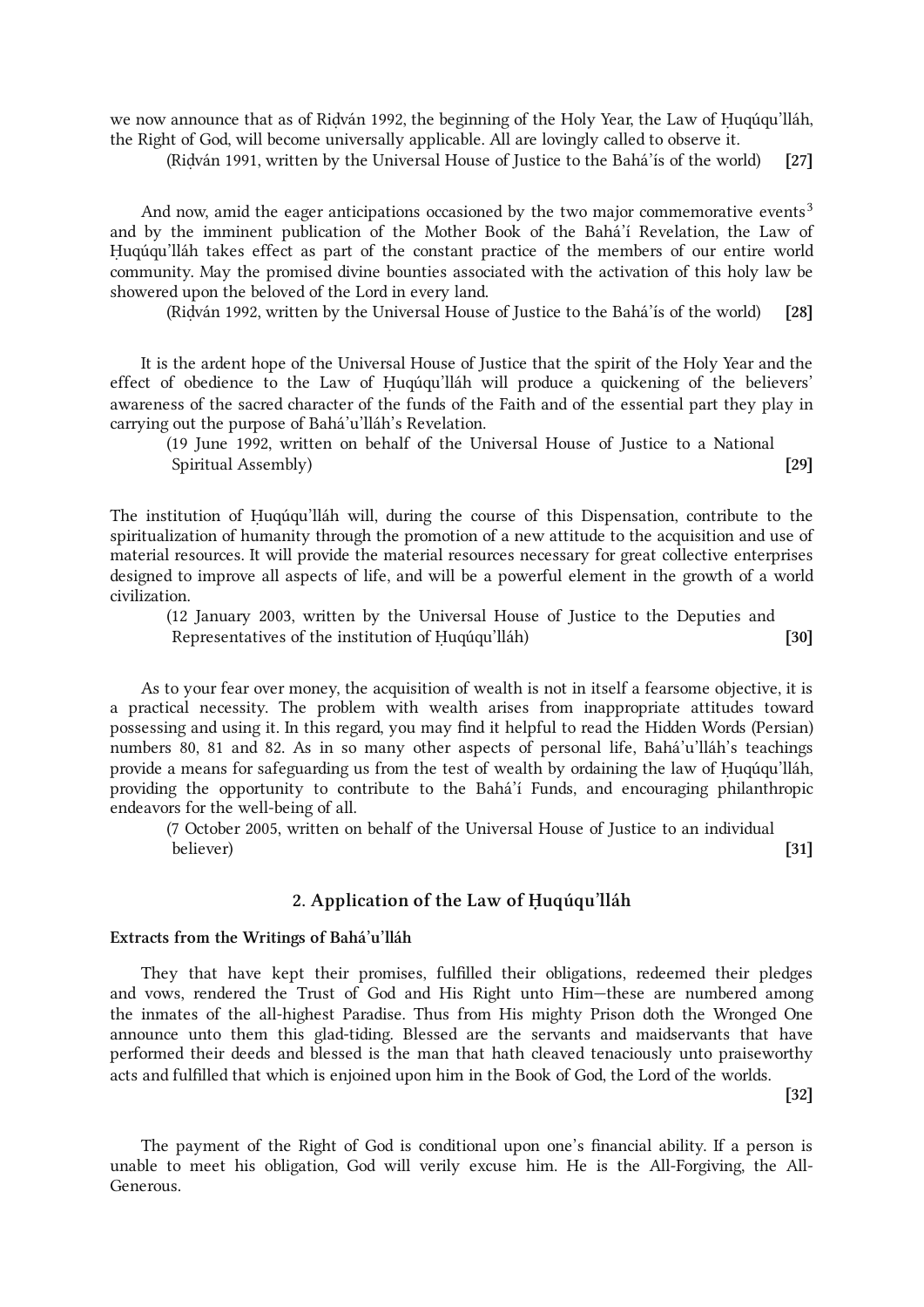Question: Concerning the basic sum on which Ḥuqúqu'lláh is payable.

Answer: The basic sum on which Huqúqu'lláh is payable is nineteen mithqáls of gold. In other words, when money to the value of this sum hath been acquired, a payment of Ḥuqúq falleth due. Likewise Huqúq is payable when the value, not the number, of other forms of property reacheth the prescribed amount. Ḥuqúqu'lláh is payable no more than once. A person, for instance, who acquireth a thousand mithqáls of gold, and payeth the Ḥuqúq, is not liable to make a further such payment on this sum, but only on what accrueth to it through commerce, business and the like. When this increase, namely the profit realized, reacheth the prescribed sum, one must carry out what God hath decreed. Only when the principal changeth hands is it once more subject to payment of Ḥuqúq, as it was the first time. The Primal Point hath directed that Ḥuqúqu'lláh must be paid on the value of whatsoever one possesseth; yet, in this Most Mighty Dispensation, We have exempted the household furnishings, that is such furnishings as are needed, and the residence itself.

(The Kitáb-i-Aqdas: The Most Holy Book, Questions and Answers, no. 8) [34]

Question: Which is to take precedence: the Ḥuqúqu'lláh, the debts of the deceased or the cost of the funeral and burial?

Answer: The funeral and burial take precedence, then settlement of debts, then payment of Ḥuqúqu'lláh. Should the property of the deceased prove insufficient to cover his debts, the remainder of his estate should be distributed among these debts in proportion to their size.

(The Kitáb-i-Aqdas: The Most Holy Book, Questions and Answers, no. 9) [35]

Question: The ordinance of Ḥuqúqu'lláh is revealed in the Kitáb-i-Aqdas. Is the residence, with the accompanying fixtures and necessary furnishings, included in the property on which Ḥuqúq is payable, or is it otherwise?

Answer: In the laws revealed in Persian We have ordained that in this Most Mighty Dispensation the residence and the household furnishings are exempt—that is, such furnishings as are necessary.

(The Kitáb-i-Aqdas: The Most Holy Book, Questions and Answers, no. 42) [36]

Question: If a person hath, for example, a hundred túmáns, payeth the Ḥuqúq on this sum, loseth half the sum in unsuccessful transactions and then, through trading, the amount in hand is raised again to the sum on which Ḥuqúq is due—must such a person pay Ḥuqúq or not?

Answer: In such an event the Hugúq is not payable. (The Kitáb-i-Aqdas: The Most Holy Book, Questions and Answers, no. 44) [37]

Question: If, after payment of Ḥuqúq, this same sum of one hundred túmáns is lost in its entirety, but subsequently regained through trade and business dealings, must Ḥuqúq be paid a second time or not?

Answer: In this event as well, payment of Huqúq is not required. (The Kitáb-i-Aqdas: The Most Holy Book, Questions and Answers, no. 45) [38]

Question: May a person, in drawing up his will, assign some portion of his property—beyond that which is devoted to payment of Ḥuqúqu'lláh and the settlement of debts—to works of charity,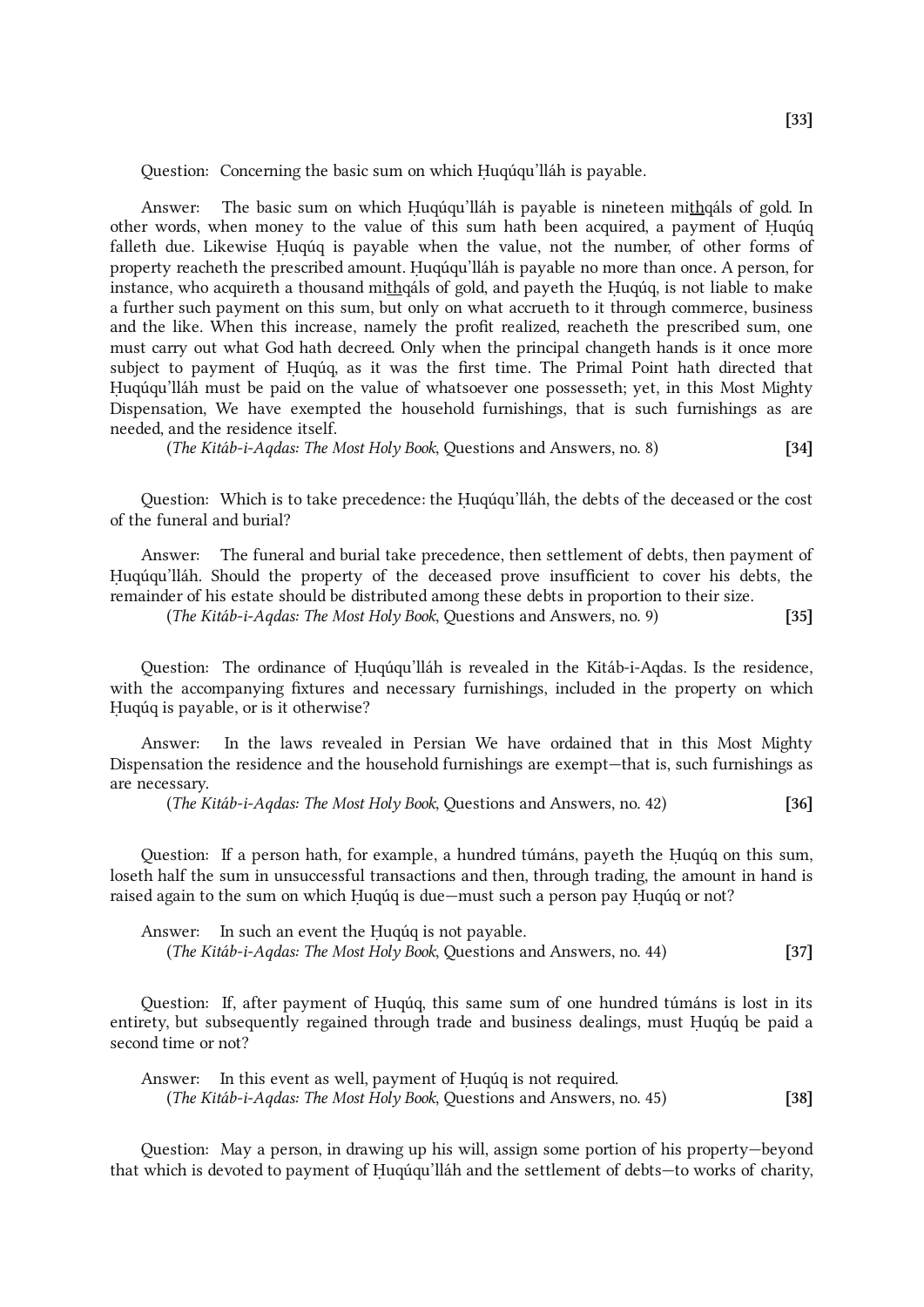or is he entitled to do no more than allocate a certain sum to cover funeral and burial expenses, so that the rest of his estate will be distributed in the manner fixed by God among the designated categories of heirs?

Answer: A person hath full jurisdiction over his property. If he is able to discharge the Ḥuqúqu'lláh, and is free of debt, then all that is recorded in his will, and any declaration or avowal it containeth, shall be acceptable. God, verily, hath permitted him to deal with that which He hath bestowed upon him in whatever manner he may desire.

(The Kitáb-i-Aqdas: The Most Holy Book, Questions and Answers, no. 69) [39]

Question: If the deceased hath not settled his obligation to Ḥuqúqu'lláh, nor paid his other debts, are these to be discharged by proportionate deductions from the residence, personal clothing and the rest of the estate, or are the residence and personal clothing set aside for the male offspring, and consequently the debts must be settled from the rest of the estate? And if the rest of the estate is insufficient for this purpose, how should the debts be settled?

Answer: Outstanding debts and payments of Ḥuqúq should be settled from the remainder of the estate, but if this is insufficient for the purpose, the shortfall should be met from his residence and personal clothing.

(The Kitáb-i-Aqdas: The Most Holy Book, Questions and Answers, no. 80) [40]

Question: When one's wealth exceeds nineteen, is it necessary for it to increase by a further nineteen before Ḥuqúq is due again, or would it be due on any increase?

Answer: Any amount added to nineteen is exempt from Ḥuqúq until it reacheth a further nineteen.

(The Kitáb-i-Aqdas: The Most Holy Book, Questions and Answers, no. 90) [41]

Question: Regarding the appointments of a place of business, which are needed for carrying on one's work or profession: are they subject to the payment of Ḥuqúqu'lláh, or are they covered by the same ruling as the household furnishings?

Answer: They are covered by the same ruling as the household furnishings. (The Kitáb-i-Aqdas: The Most Holy Book, Questions and Answers, no. 95) [42]

<span id="page-10-0"></span>The minimum amount subject to Ḥuqúqu'lláh is reached when one's possessions are worth the number of Váḥid;<sup>[4](#page-30-3)</sup> that is, whenever one owneth nineteen mithqáls of gold, or acquireth possessions attaining this value, after having deducted therefrom the yearly expenses, the Ḥuqúq becometh applicable and its payment is obligatory.

[43]

It hath been decreed by God that a property which is not lucrative, that is, yieldeth no profit, is not subject to the payment of Ḥuqúq. Verily He is the Ordainer, the Bountiful.

[44]

#### Extracts from the Writings of 'Abdu'l-Bahá

Thou hast enquired about the Ḥuqúq. From one's annual income, all expenses during the year are deductible, and on what is left 19% is payable to the Huqúq. Thus, a person hath earned £1,000 income out of his business. After deducting his annual expenses of, say, £600, he would have a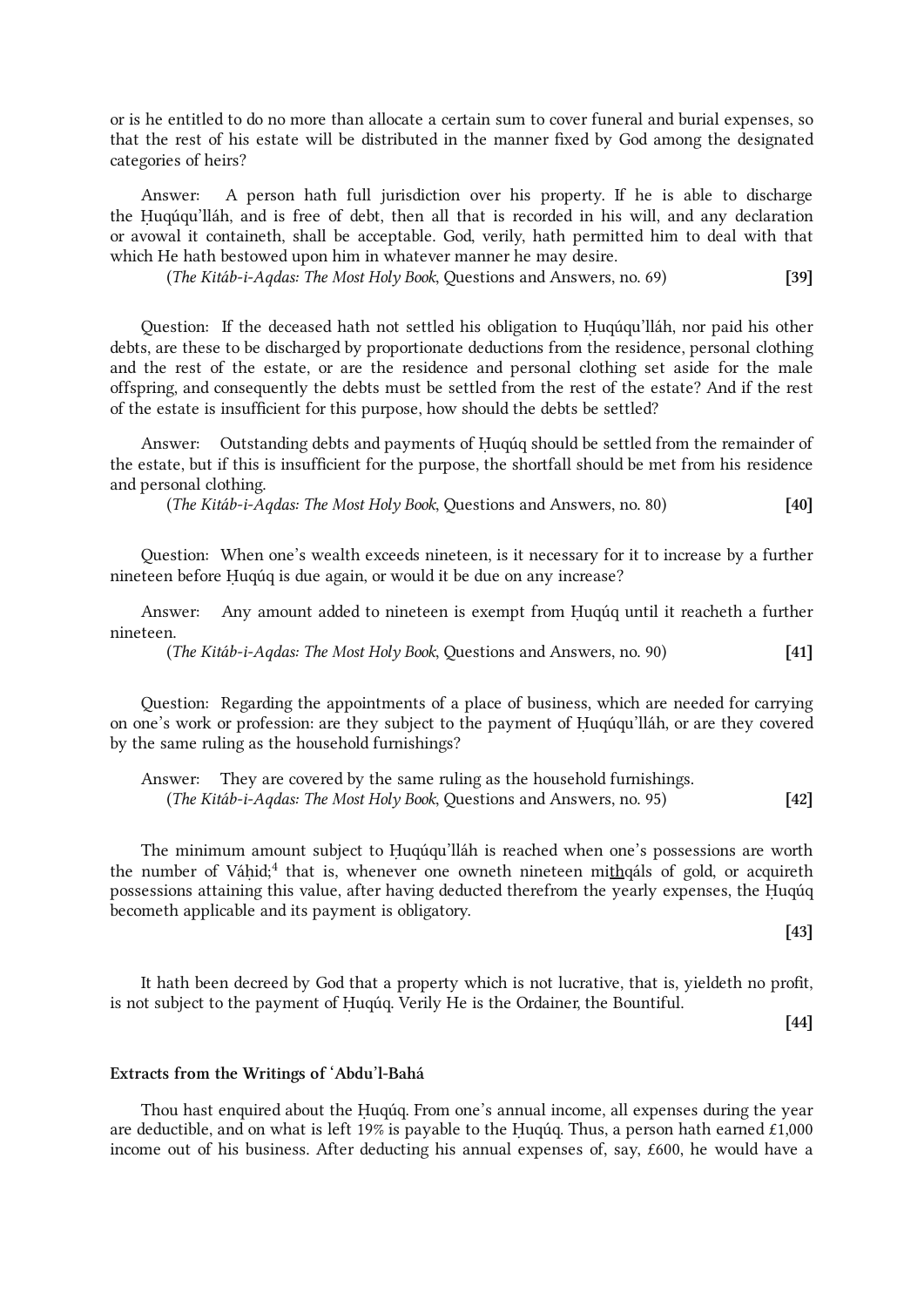surplus of  $£400$  on which Ḥuqúq is payable at the rate of 19%. This would amount to  $£76$  to be offered for charitable purposes to the Ḥuqúq.

The Ḥuqúq is not levied on one's entire possessions each year. A person's wealth may be worth £100,000. How can he be expected to pay Ḥuqúq on this property every year? For instance, whatever income thou hast earned in a particular year, you should deduct from it your expenses during that year. The Ḥuqúq will then be payable on the remainder. Possessions on which Ḥuqúq was paid the previous year will be exempt from further payment.

As to the Ḥuqúq, it is payable on whatever is left over after deducting one's yearly expenses. However, any money or possession which is necessary in producing income for one's subsistence, and on which Ḥuqúq hath once been paid, is exempt from Ḥuqúq. This exemption also applieth to a property on which Ḥuqúq hath already been paid, and the income of which doth not exceed one's needs.... Disposition of the Ḥuqúq, wholly or partly, is permissible, but this should be done by permission of the authority in the Cause to whom all must turn.

Ḥuqúq is applied on everything one possesseth. However, if a person hath paid the Ḥuqúq on a certain property, and the income from that property is equal to his needs, no Ḥuqúq is payable by that person.

Ḥuqúq is not payable on agricultural tools and equipment, and on animals used in ploughing the land, to the extent that these are necessary.

As to the way the Ḥuqúq must be paid: Having deducted the expenses incurred during the year, any excess of income derived from one's property, profession or business is subject to the payment of Ḥuqúq.

#### Extracts from the Utterances of 'Abdu'l-Bahá

Question: As to the matter of Ḥuqúq, does it mean 1/19th of one's net income or one's gross income? For example, in America, there is a tax on the gross income, after certain exemptions are made. How is the Ḥuqúq to be worked out?

Answer: The substance of 'Abdu'l-Bahá's explanation was: After one has paid all his necessary expenses 19% of what is left is then taken by him and given as Ḥuqúq. For example, if a person has 100 piastres left after all his expenses have been paid, then 19 piastres are taken as Ḥuqúq for the Cause of God. This is done at the end of the year after he has ascertained what his expenses are. For every hundred piastres, 19 are taken for Ḥuqúq.

He pays this once, then there is no more Ḥuqúq to be paid on that sum. It is finished. Next year he will pay on the amount he has left over in his possession after his expenses have been deducted, and after the amount he paid Ḥuqúq on the previous year is also deducted.

For example, at the end of the first year a man has 1000 piastres left after all his expenses are paid, then 190 piastres are taken as Ḥuqúq: at the end of the next year after all expenses are determined, he may have 2000 piastres left. As he has already paid Ḥuqúq on 1000 piastres the previous year this sum is deducted from the 2000 and he pays Ḥuqúq on 1000 piastres (or 190 piastres). The third year the net amount of what he owns may be 2500 piastres, he deducts 2000

[48]

[47]

[45]

[46]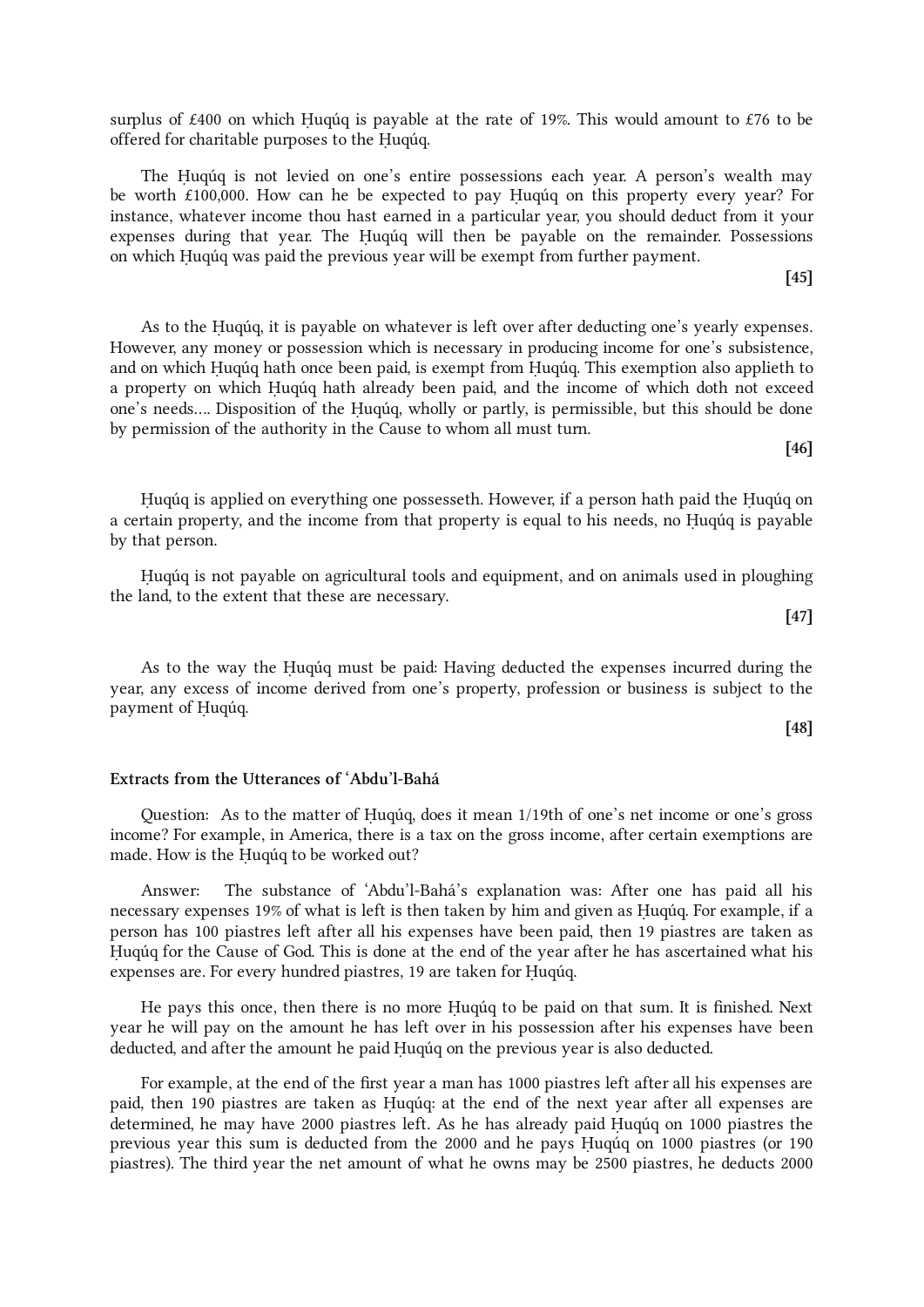piastres from this amount and pays 19% on 500 piastres or 95 piastres. If at the end of the 4th year he has 2500 piastres, no Ḥuqúq is taken.

Question: In the deduction of our necessary expenses, are contributions to the Mashriqu'l-Adhkár, teaching and other activities of the Cause considered a part of Ḥuqúq or should they be taken separately?

Answer: 'Abdu'l-Bahá replied that Ḥuqúq was separate and independent of these and came first. After that had been determined then the other affairs could be looked after. He smiled and said when Ḥuqúq is given 'Abdu'l-Bahá will ascertain how much of it is for the Mashriqu'l-Adhkár, how much for teaching and how much for the needy, etc.

(Interview with 'Abdu'l-Bahá, 26 November 1919, note in the handwriting of Shoghi Effendi circa 1920. Questions posed in a letter from George O. Latimer, undated) [49]

#### Extracts from Letters Written by and on Behalf of Shoghi Effendi

Regarding the Ḥuqúqu'lláh ... this is applied to one's merchandise, property and income. After deducting the necessary expenses, whatever is left as profit, and is an addition to one's capital, such a sum is subject to Ḥuqúq. When one has paid Ḥuqúq once on a particular sum, that sum is no longer subject to Ḥuqúq, unless it should pass from one person to another. One's residence and the household furnishings are exempt from Ḥuqúq. Ḥuqúqu'lláh is paid to the Centre of the Cause.

(April/May 1927, written on behalf of Shoghi Effendi to an individual believer, translated from the Persian) [50]

You will find references to the Huqúq in the book of Aqdas.... All matters not specifically provided by Bahá'u'lláh are to be referred to the Universal House of Justice.

(Postscript in the handwriting of Shoghi Effendi, appended to a letter dated 16 December 1927 written on his behalf to an individual believer) [51]

One mithqál consists of nineteen nakhuds. The weight of twenty-four nakhuds equals four and three-fifths grammes. Calculations may be made on this basis.

(17 November 1937, written on behalf of Shoghi Effendi to an individual believer, translated from the Persian) [52]

Concerning your question whether the heirs to whom the principal residence, furniture and clothing of the deceased are transferred by way of inheritance will be exempt from the payment of Ḥuqúq or not, he said: Since the residence, furniture and the tools of trade have, in accordance with the explicit Text, been granted exemption from the Huqúq, therefore when the transfer of ownership takes place such possessions continue to be exempt.

(29 September 1942, written on behalf of Shoghi Effendi to the National Spiritual Assembly of Iran, translated from the Persian) [53]

#### Extracts from Letters Written by and on Behalf of the Universal House of Justice

Some of the dear friends who observe their Ḥuqúqu'lláh obligations have written asking about the relationship that exists between contribution to the Funds and the payment of Ḥuqúqu'lláh. That is, if a person who intends to meet his Ḥuqúqu'lláh obligations offers contributions to other Funds and projects instead, would he be exempted from the payment of Ḥuqúqu'lláh or not?

The Holy Texts relevant to this matter are clear but, since this question has been repeatedly asked by the friends, it was decided to elucidate it for their information.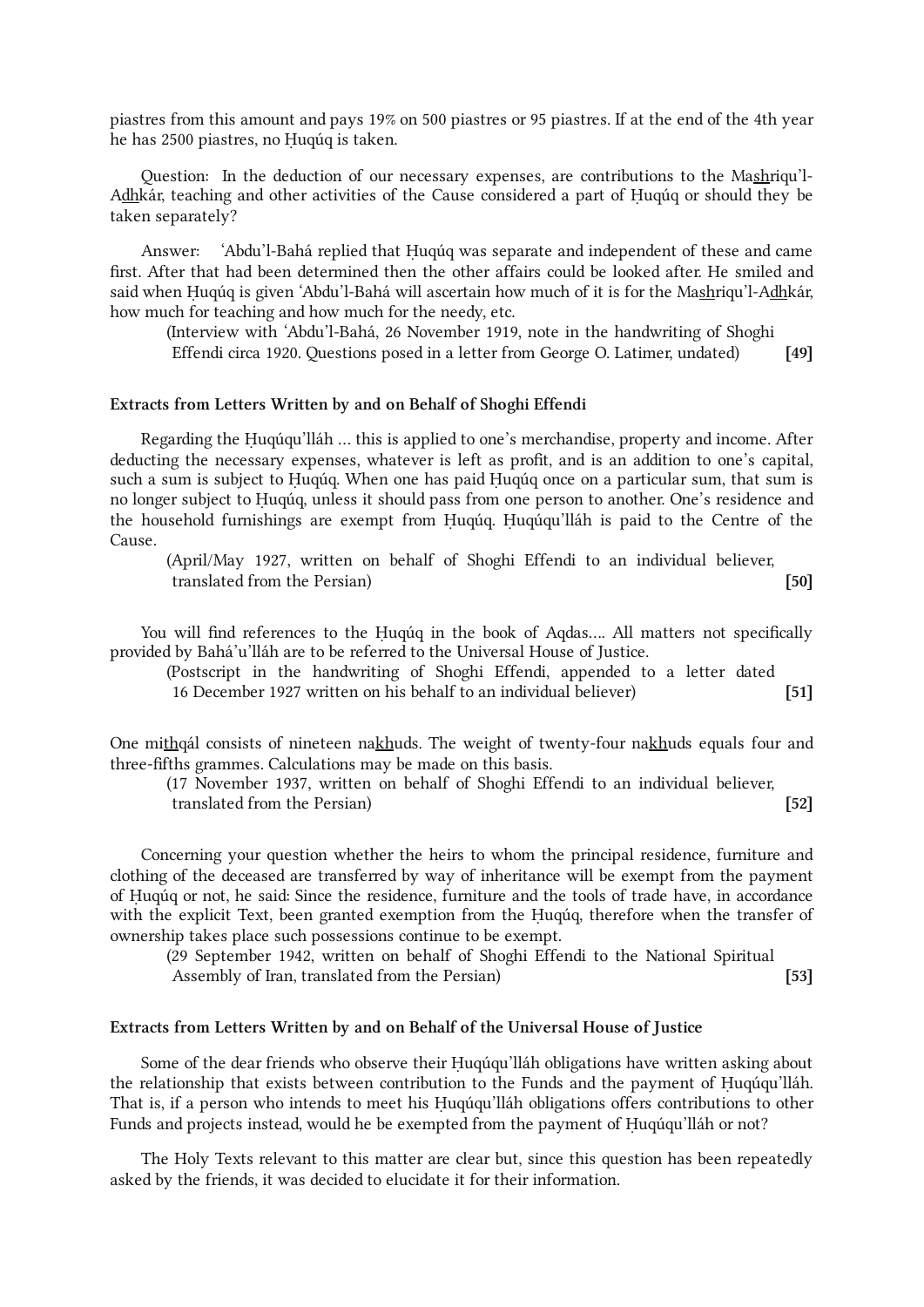Payment of Ḥuqúqu'lláh is a spiritual obligation binding on the people of Bahá. The injunction is laid down in the Most Holy Book, and clear and conclusive explanations are embodied in various Tablets.

<span id="page-13-0"></span>Every devoted believer who is able to meet the specified conditions, must pay the Ḥuqúqu'lláh, without any exception. Indeed according to the explicit Text of the Most Holy Book, failure to comply with this injunction is regarded as a betrayal of trust, and the divine call: "Whoso dealeth dishonestly<sup>[5](#page-30-4)</sup> with God will in justice be exposed", is a clear reference to such people.

<span id="page-13-1"></span>The Centre of the Covenant has affirmed the obligation of Ḥuqúq in these words: "The Lord as a sign of His infinite bounties hath graciously favoured His servants by providing for a fixed money offering,<sup>[6](#page-30-5)</sup> to be dutifully presented unto Him, though He, the True One and His servants have been at all times independent of all created things."

This weighty ordinance, as testified by the Pen of Glory is invested with incalculable benefit and wisdom. It purifies one's possessions, averts loss and disaster, conduces to prosperity and honour and imparts divine increase and blessing. It is a sacrifice offered for and related to God, and an act of servitude leading to the promotion of His Cause. As affirmed by the Centre of the Covenant, Ḥuqúq offerings constitute a test for the believers and enable the friends to become firm and steadfast in faith and certitude.

In brief, payment of Ḥuqúqu'lláh is one of the binding spiritual responsibilities of the followers of Bahá'u'lláh and the proceeds thereof revert to the Authority in the Cause to whom all must turn. Moreover, the Ancient Beauty—magnified be His praise—has affirmed that after the establishment of the Universal House of Justice necessary rulings would be enacted in this connection in conformity with that which God has purposed, and that no one, except the Authority to which all must turn, has the right to dispose of this Fund. In other words, whatever portion of one's wealth is due to the Huqúqu'lláh belongs to the World Centre of the Cause of God, not to the individuals concerned.

Thus the friends should not follow their own volition and judgement in using any of the funds set aside for Ḥuqúqu'lláh for any other purpose, even for charitable contributions of the Faith.

We earnestly hope that everyone may be privileged to observe this sacred and blessed obligation which would ensure the attainment of true happiness and would serve to promote the execution of Bahá'í enterprises throughout the world.

(25 October 1970, written by the Universal House of Justice to the National Spiritual Assembly of Iran, translated from the Persian) [54]

We are deeply touched by your loving letter of 27 December 1972 expressing the wish to follow the Law of Huqúqu'lláh with respect to your inheritance from your mother....

This Law of the Aqdas stipulates that nineteen percent of one's capital is payable as Ḥuqúqu'lláh when such capital has reached an amount of at least "nineteen mithqáls in gold".... In determining the amount a believer should pay, he should first deduct any debts and expenses he may have, and pay nineteen percent on the remainder of his capital if it is equal to at least nineteen mithqáls of gold.

…to observe this Law of the Aqdas …, you should determine the total value of your inheritance in cash and other assets less any expenses or debts you may have, and consider the circumstances under which you may be able to pay Ḥuqúqu'lláh on the net value of your inheritance. The time and conditions of payment are left to each individual.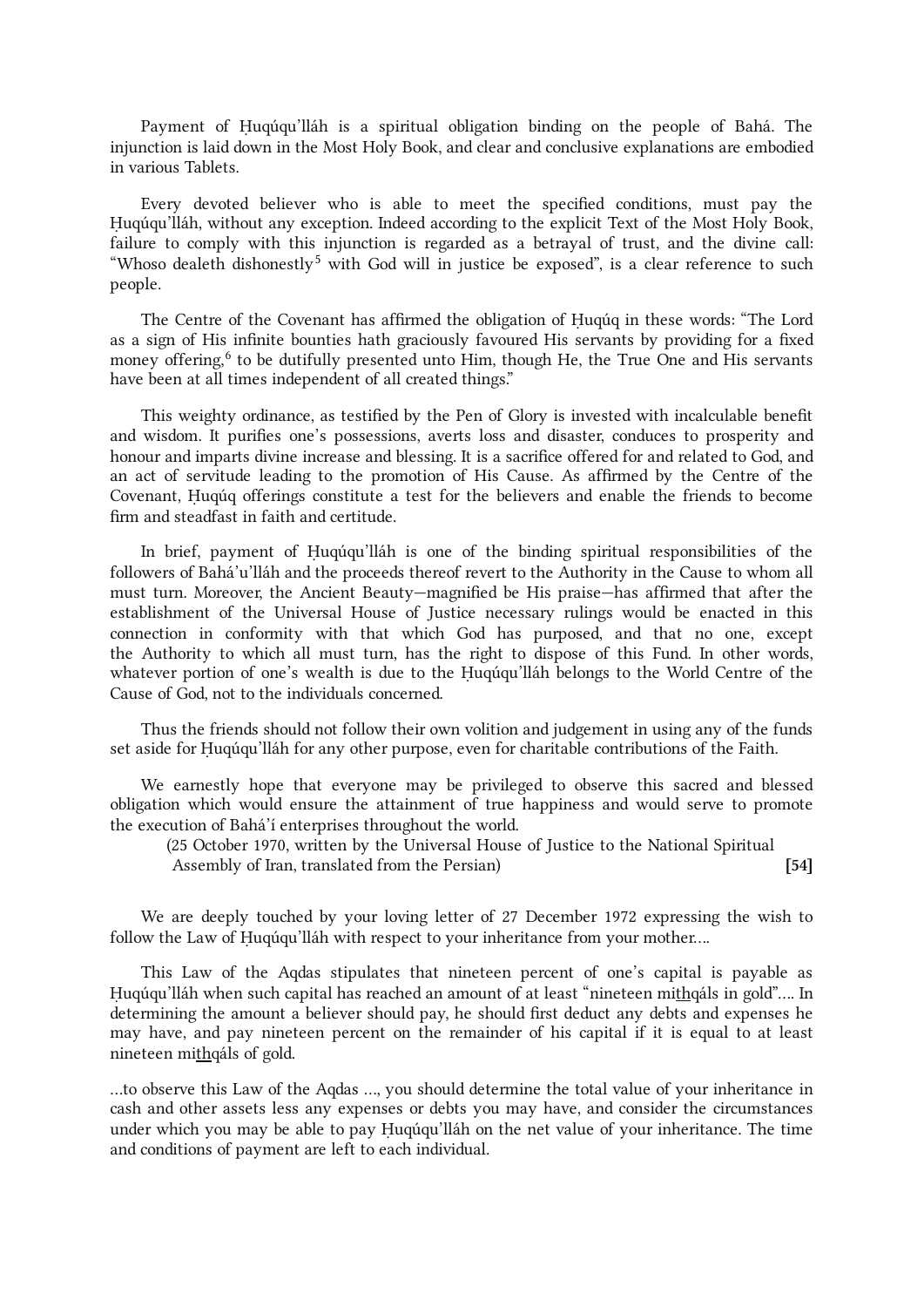For example, if one's assets include property or shares in addition to cash, he may find it disadvantageous or inconvenient to pay nineteen percent of the value of the non-cash assets until they are disposed of, at which time he would prefer to fulfill this spiritual obligation. Any expenses that may be involved in disposing of one's assets should be deducted before calculating the net value on which Ḥuqúqu'lláh is payable.

(21 January 1973, written by the Universal House of Justice to an individual believer) [55]

The devoted believer who is privileged to pay "the right of God", far from seeking excuses for evading this spiritual obligation, will do his utmost to meet it. On the other hand, inasmuch as obedience to this Law is a matter of conscience, and payment of Ḥuqúqu'lláh is a voluntary act, it would not be seemly to go beyond informing the … friends of their spiritual obligation, and leaving to them to decide what they wish to do about it.

The same principle applies to those friends who spend lavishly on their families, who purchase or build residences and furnish them far in excess of their needs, and rationalize these expenditures in their desire to avoid payment of Ḥuqúqu'lláh.

(26 February 1973, written by the Universal House of Justice to an individual believer) [56]

...many details in the computation of Ḥuqúqu'lláh have been left by Bahá'u'lláh to the judgement and conscience of the individual believer. For example, He exempts such household equipment and furnishings as are needful, but He leaves it to the individual to decide which items are necessary and which are not. Contributions to the funds of the Faith cannot be considered as part of one's payment of Ḥuqúqu'lláh; moreover, if one owes Ḥuqúqu'lláh and cannot afford both to pay it and to make contributions to the Fund, the payment of Ḥuqúqu'lláh should take priority over making contributions. But as to whether contributions to the Fund may be treated as expenses in calculating the amount of one's assets on which Ḥuqúqu'lláh is payable, this is left to the judgement of each individual in the light of his own circumstances.

(16 September 1979, written on behalf of the Universal House of Justice to an individual believer) [57]

It is clear from the Writings that a person is exempt from paying Ḥuqúqu'lláh on his residence and such household and professional equipment as are needful. It is left to the discretion of the individual to decide which items are necessary and which are not. It is obvious that the friends should not spend lavishly on residences and furnishings and rationalize these expenditures in their desire to avoid payment of Ḥuqúqu'lláh. No specific text has been found exempting capital used to earn income. The Universal House of Justice leaves such matters to the consciences of individual believers.

(9 April 1980, written on behalf of the Universal House of Justice to an individual believer) [58]

Your second question asks whether, where there is perfect understanding between husband and wife and she is empowered to manage her husband's property as well as her own, she could pay the amount of Ḥuqúqu'lláh applicable to all their possessions or, since the husband owns a portion of the property, she should pay only the amount of Ḥuqúqu'lláh on her own share of the property.

In answering this question one should remember that the Ḥuqúqu'lláh is payable on possessions that are indisputably recognised as being one's own and not on property that one merely controls or uses. However, in cases similar to the one you have mentioned above, it is incumbent on husband and wife to take counsel together and to define precisely the limits of their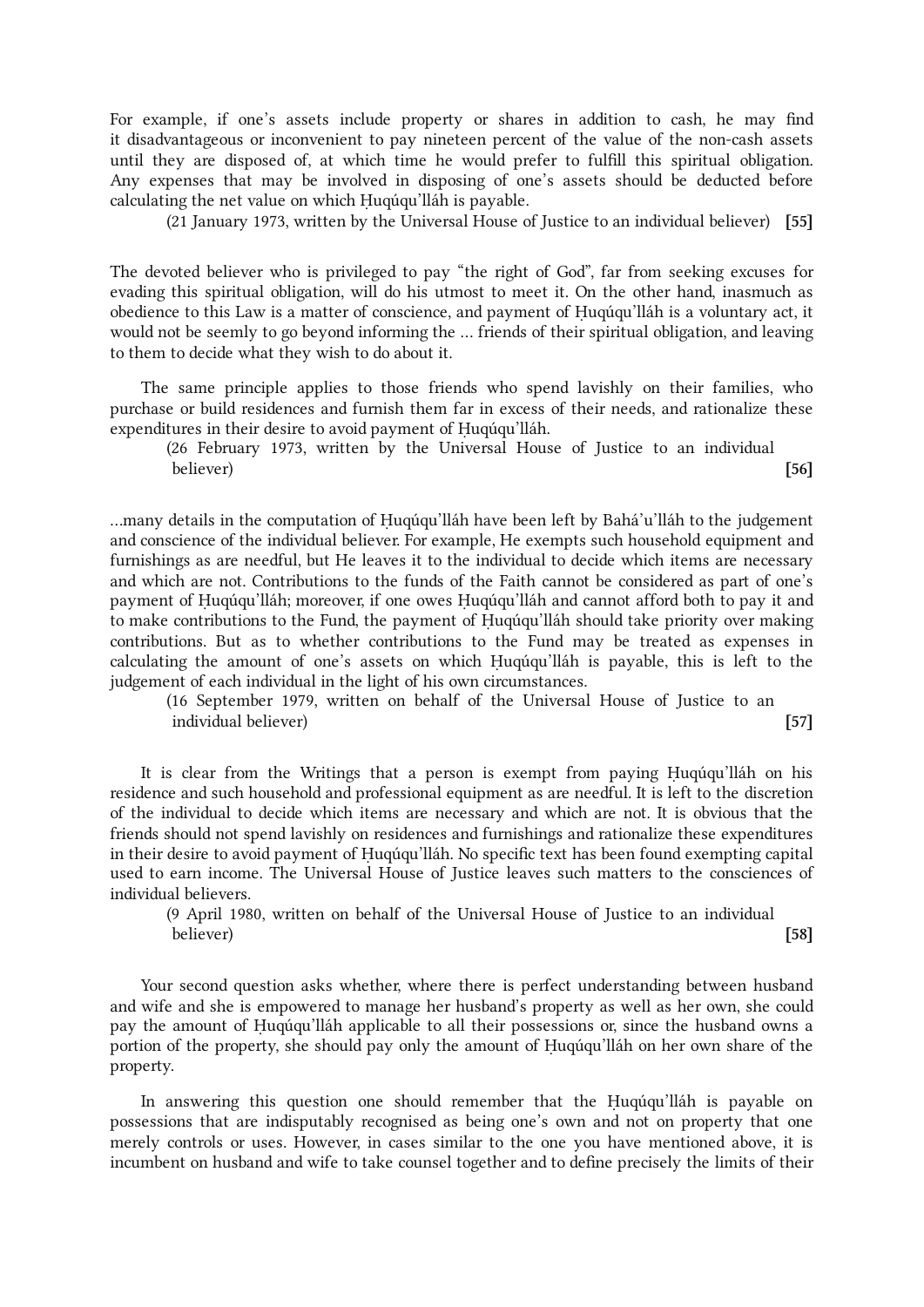personal belongings, then they should either jointly or individually render to the Ḥuqúq the amount they consider to be their binding obligation.

(10 January 1982, written on behalf of the Universal House of Justice to an individual believer, translated from the Persian) [59]

As to the question raised by Mr. ..., kindly inform him that in a letter to an individual believer the beloved Guardian explained that Ḥuqúqu'lláh is payable only once on a given property, whether personal or real, but should this property pass from one person to another, such as through inheritance, it becomes again subject to the payment of Ḥuqúqu'lláh. This in effect means that heirs receiving a share of their inheritance from an estate must pay Ḥuqúqu'lláh, if the share they are receiving increases their wealth to a level calling for the discharge of this sacred obligation.

(1 June 1983, written on behalf of the Universal House of Justice to a National Spiritual Assembly) [60]

As regards your question concerning the principal residence and subsidiary rulings relevant to it, we wish to let you know that in these days it is not deemed advisable to enact detailed rulings for Ḥuqúqu'lláh. Thus the friends are left free, and whenever no definite rulings exist they may fulfil in each case that which they understand from the texts, and may honour their Ḥuqúqu'lláh obligations according to their own judgement and the promptings of their own conscience.

(4 March 1984, written by the Universal House of Justice to an individual believer, translated from the Persian) [61]

…if a believer has calculated his liability to Ḥuqúqu'lláh and knows that he owes some, he should pay this in preference to making any other contributions.

However, during the course of the year a believer may well be making contributions to various funds, or giving money to charity, just as he is spending his money on a wide range of activities associated with his daily life. The … Universal House of Justice leaves it to his judgement to follow either of the following courses:

- a. To treat such contributions as expenses. They would then reduce the balance of savings he would have left at the end of the year on which Ḥuqúqu'lláh is payable.
- b. To consider that he should make such contributions only out of money on which Ḥuqúqu'lláh has been paid.

This ruling also leaves it open to the individual to treat some contributions in one way and some in the other. The House of Justice leaves all such details to the judgement and conscience of the individual believer.

(3 February 1987, written on behalf of the Universal House of Justice to an individual believer) [62]

If, as you say, you are not in a position ever to accumulate assessable property equivalent in value to 19 mithqáls in gold, then, as the texts explain, you have no obligation to pay Ḥuqúqu'lláh. However, this does not mean that you may not contribute to this Fund if you wish to do so out of your love for Bahá'u'lláh and the generosity of your heart.

(23 June 1987, written on behalf of the Universal House of Justice to an individual believer) [63]

1. One believer cannot discharge the obligation of another to pay Ḥuqúqu'lláh.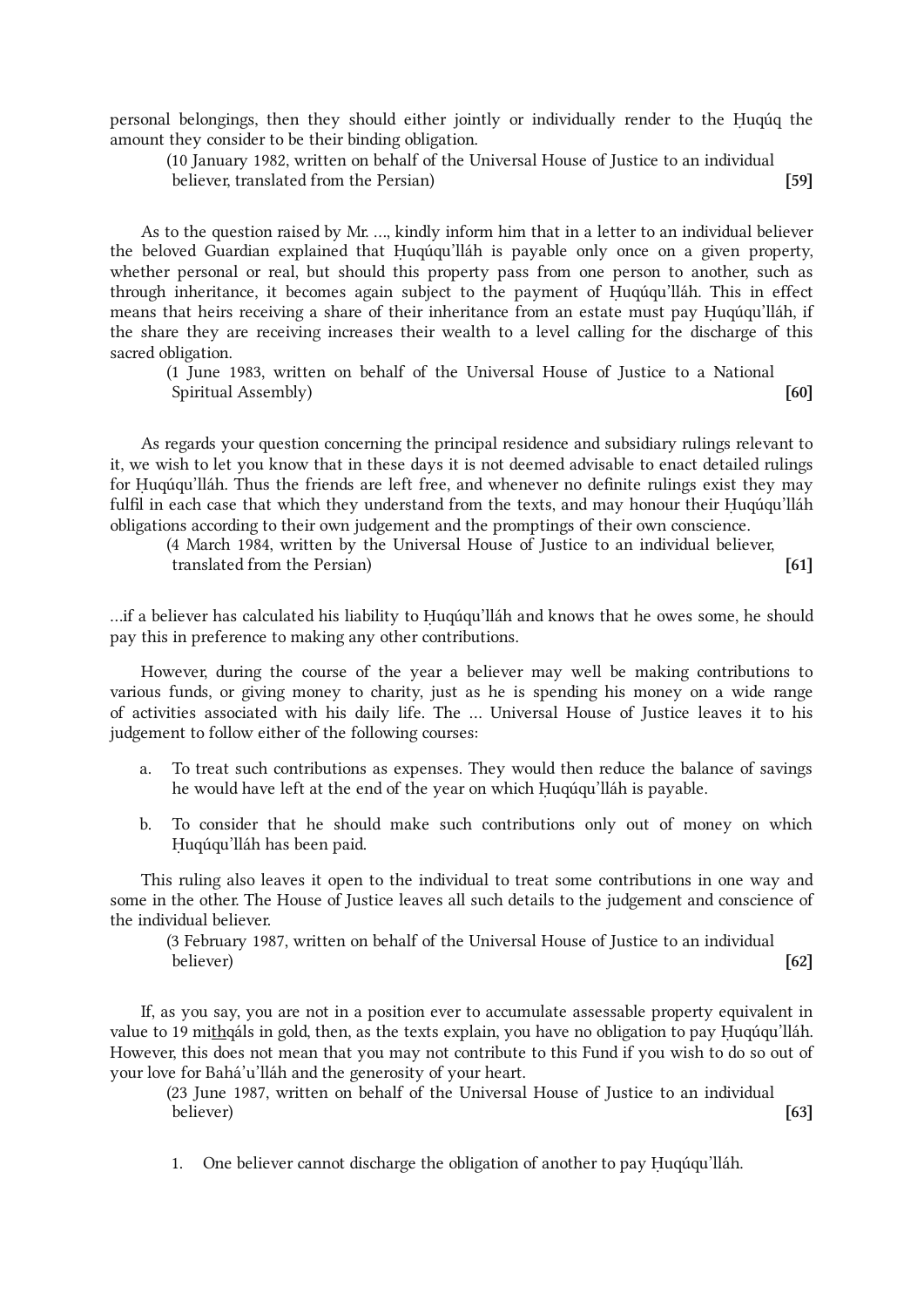2. It is not permissible for a believer to earmark for any purpose a payment he makes to Ḥuqúqu'lláh, nor may he make such payment in honour of anyone. (22 March 1989, memorandum from the Universal House of Justice to a department at the Bahá'í World Centre) [64]

Essentially, the Ḥuqúqu'lláh should be paid by a believer during the course of his life whenever his surplus property reaches the assessable level. A certain leeway is provided in the law, inasmuch as reference is made to the annual expenses which should be deducted before the liability to Ḥuqúqu'lláh is calculated. Ideally, when a Bahá'í dies, the only payment to Ḥuqúqu'lláh which should need to be provided for in his Will is such additional liability as may be found to exist when his affairs are reckoned up as at the date of his death.

The House of Justice hopes that as the believers acquaint themselves with the law of Huququ'llah and start to pay it, they will also learn not only how to calculate it during the course of their lives but will thereby be enabled to understand how to provide for the payment of the balance remaining at their deaths.

(1 October 1989, written on behalf of the Universal House of Justice to a Board of Trustees of Huqúqu'lláh) [65]

The House of Justice does not envisage issuing any specific method of calculation for the use of the friends. They should be left free to work out their own methods on the basis of the texts and examples already before them.

(1 July 1991, written on behalf of the Universal House of Justice to the Office of the Treasurer of a National Spiritual Assembly) [66]

The Universal House of Justice has received your letter of 28 December 1991 in which you pose a question related to calculating the property on which you are due to pay Ḥuqúqu'lláh. The information provided by you is summarized as follows.

You have in your possession a collection of items in the nature of heirlooms, some of which are probably quite valuable, and which you call "The Family Museum". This collection yields no income, and never has, apart from a few occasions on which you have put it on display to raise money for charity. You wish to know whether you should now have this collection valued so that you can include it in your property for the purposes of computing your Ḥuqúqu'lláh.

The House of Justice has asked us to say that it is not necessary to bring such a possession into account immediately. If it is sold, in whole or in part, then the proceeds become assessable to Ḥuqúqu'lláh.

(9 February 1992, written on behalf of the Universal House of Justice to an individual believer) [67] [67]

The payment of Ḥuqúqu'lláh is a personal obligation on each Bahá'í, and it is for him to meet this obligation in accordance with his own conscience; it cannot be demanded from him by any of the institutions of the Faith. A part of this obligation is for a Bahá'í to make provision in his will for the payment of whatever remains of his debt to Ḥuqúqu'lláh at the end of his life. The Bahá'í law of intestacy, likewise, provides for the payment of such a balance of Ḥuqúqu'lláh before the distribution of the estate to the heirs.

The Law of Inheritance as revealed in the Kitáb-i-Aqdas, which is applicable when the deceased has left no will, is explicit in stating:

Division of the estate should take place only after the Ḥuqúqu'lláh hath been paid....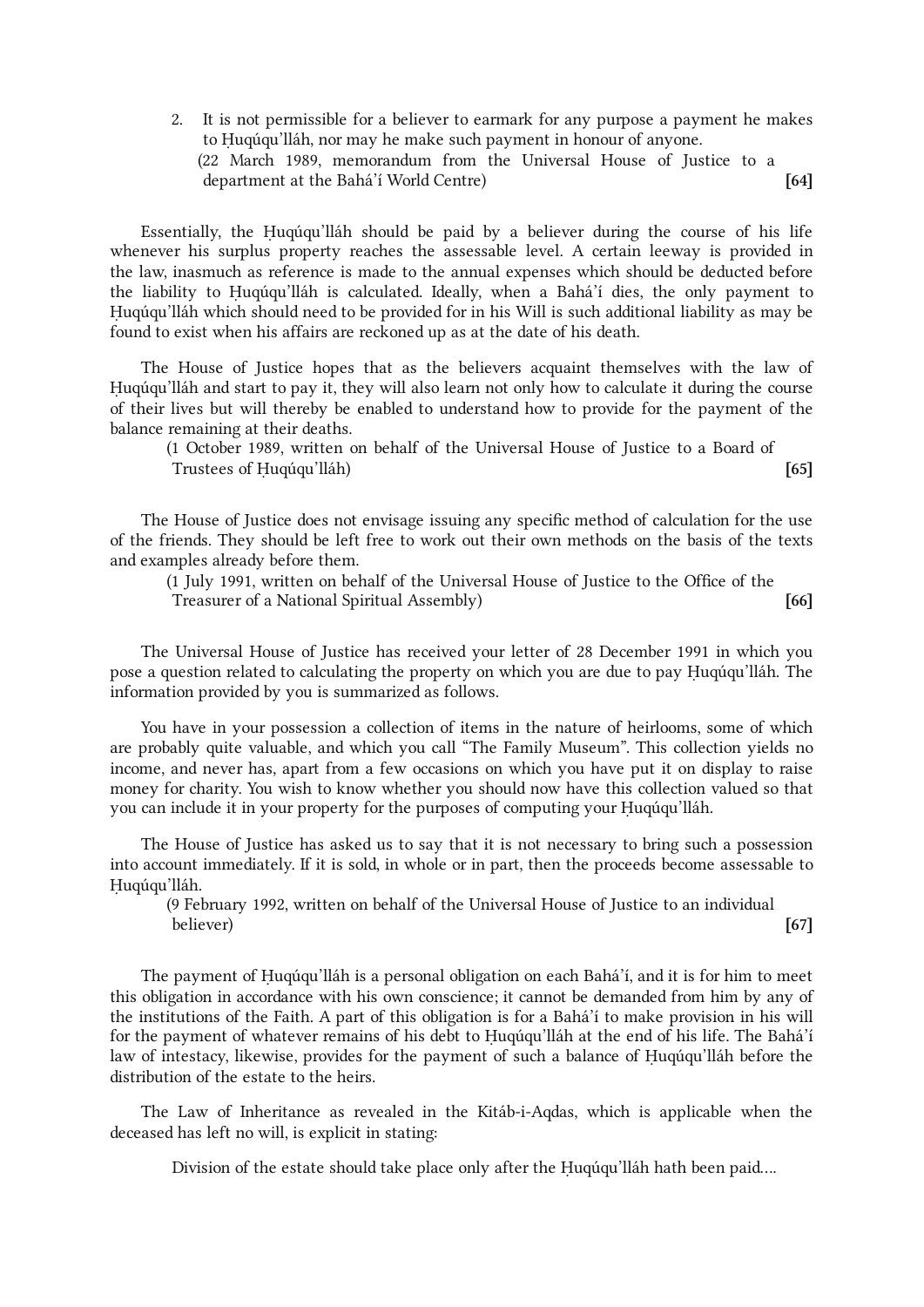Likewise, in relation to the making of a Will, Bahá'u'lláh has stated:

A person hath full jurisdiction over his property. If he is able to discharge the Ḥuqúqu'lláh, and is free of debt, then all that is recorded in his will, and any declaration or avowal it containeth, shall be acceptable. God, verily, hath permitted him to deal with that which He hath bestowed upon him in whatever manner he may desire.

This makes it clear that the responsibility of a testator to pay his debts and his Ḥuqúqu'lláh have precedence over his freedom to leave his property in whatever other manner he wishes.

(30 April 1992, memorandum from the Universal House of Justice to a department at the Bahá'í World Centre) [68]

The question is whether the property on which a person is obliged to compute his Ḥuqúqu'lláh is all that he possesses at the date on which the Law becomes applicable to him, or only on such property as he amasses subsequent to that date.

Our conclusion is that the property which is assessable to Ḥuqúqu'lláh is all that a person possesses on the date that the Law becomes applicable to him. This does not mean, of course, that he must immediately pay the Ḥuqúqu'lláh that is due, since to do so might require him to dispose of many of his belongings and place him in a very difficult situation. But the principle of computation is clear, and the Ḥuqúqu'lláh due should ultimately be paid.

(4 May 1992, written on behalf of the Universal House of Justice to the Trustee of Huqúqu'lláh, the Hand of the Cause of God 'Alí-Muḥammad Varqá) [69]

You ask about the applicability of the law of Huqúqu'lláh to the money that a believer spends on "travelling for the Faith, living a little more generously" and so forth. Our impression from answers given to other questions is that this is a matter for the conscience of the individual. There is, in fact, a vast range of expenditures which could, or could not, be included under the heading of normal annual expenses which are to be set against income before arriving at the sum assessable to Ḥuqúqu'lláh. In the specific case of contributions to the various funds of the Faith, the Universal House of Justice has already stated that it is for the individual to decide whether he will consider these as part of his normal expenditure or will pay them out of his savings which have been cleared.

(14 February 1993, memorandum from the Universal House of Justice to the Office of Huqúqu'lláh in the Holy Land) [70]

The Office of Ḥuqúqu'lláh in the Holy Land referred to the Universal House of Justice the questions on the law of Ḥuqúqu'lláh attached to your letter of 21 April 1993, and we have been instructed to send you the following answers.

- 1. There are, indeed, differences among a person's debts in relation to the calculation and payment of Ḥuqúqu'lláh. With regard to computation, debts are, naturally, to be offset against assets. With regard to priority of payment, one should take into account the terms of a loan. If a schedule of payments has been specified, and one will be able to meet them from anticipated income when they are due, one should, of course, pay one's Ḥuqúqu'lláh in the meantime. If, however, one cannot meet the payment of both, the debt must take precedence.
- <span id="page-17-0"></span>2. The relative priority of the payment of Ḥuqúqu'lláh and of contributing to the funds of the Faith is made clear in section 105 [7](#page-30-6) of the compilation on Ḥuqúqu'lláh. The House of Justice does not wish to go beyond this at the present time.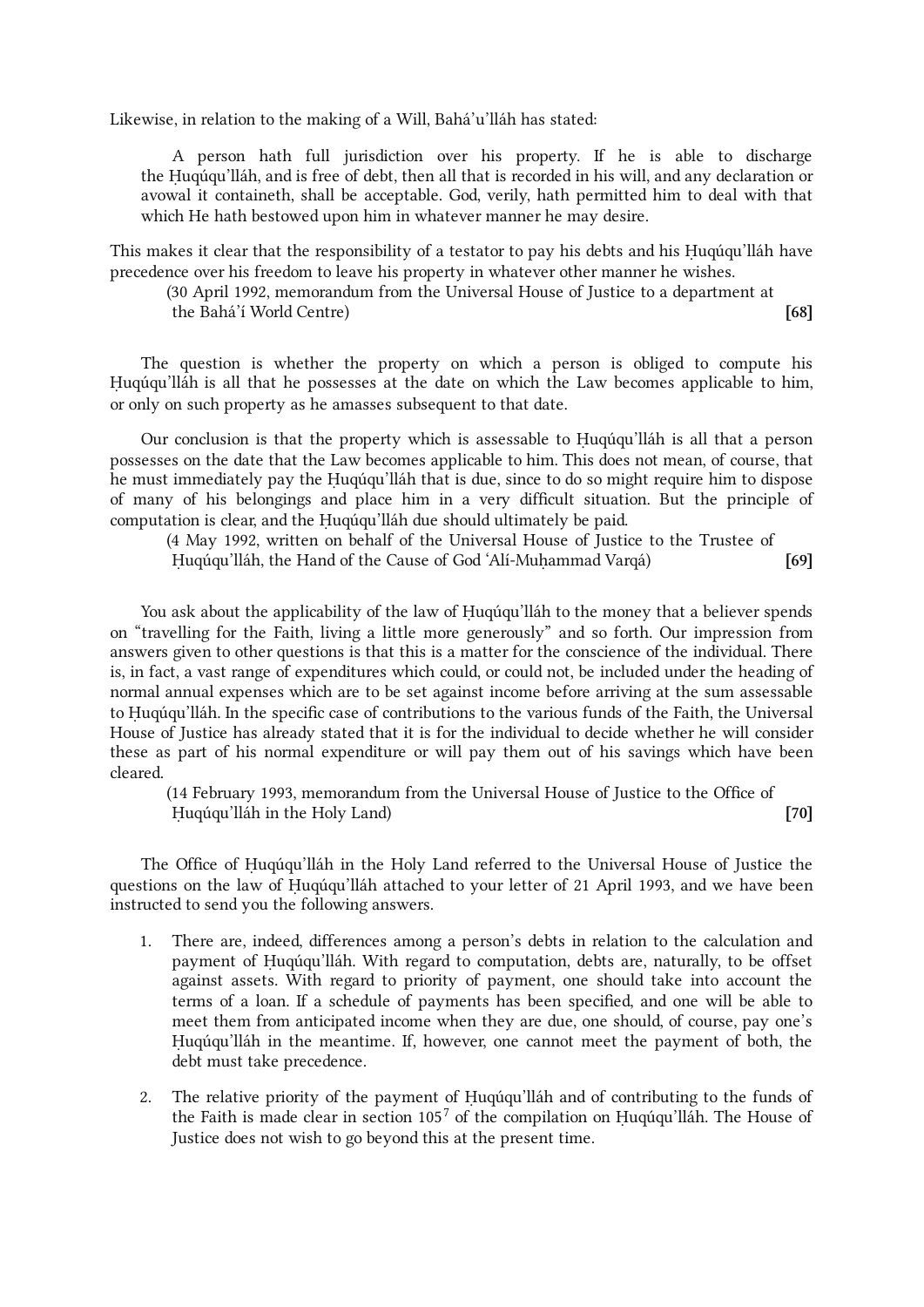3. Freedom is left to each husband and wife to decide whether to comply with their obligations to Ḥuqúqu'lláh jointly or separately because the House of Justice does not wish to interfere with the right of each couple to decide how they wish to deal with their own finances. One couple may prefer to own their property jointly; another may prefer to keep their respective properties separate; or there may be various combinations of these arrangements.

(8 July 1993, written on behalf of the Universal House of Justice to an individual believer) [71]

Your letters of 24 and 25 May 1993 and the booklet you sent were received by the Office of Ḥuqúqu'lláh. The two questions you raised were referred to the Universal House of Justice, which has now instructed us to send you the following reply.

- 1. Funds being saved up for the purchase of a residence are not in themselves exempt from Ḥuqúqu'lláh. Thus, if the person were to die before purchasing a residence, these savings would be assessable to Ḥuqúq. However, … it is left to the individual, who is saving to buy a residence, to decide whether to pay Ḥuqúqu'lláh on the money as he saves it, and then count the exemption when the residence is actually purchased, or to postpone the inclusion of the savings in his calculation of Ḥuqúqu'lláh until after the residence is purchased, at which time, of course, the value of the residence becomes exempt.
- 2. …computations for Ḥuqúqu'lláh in practice should be made on the basis of the accumulation of savings, not just on each year separately. Only in this way can one take account of losses in one year which reduce one's liability in the next, or compute the profit or loss on the sale of an investment which was purchased in an earlier year. (8 October 1993, written on behalf of the Universal House of Justice to an individual believer) [72]

Your ... question centers on the provision for Huqúqu'lláh in Bahá'í wills. Your understanding that the obligation to pay Ḥuqúqu'lláh arises during one's lifetime and is normally to be carried out with lifetime giving is correct, although at the same time it is true that there may be cases where a believer dies without having made provision in his or her will for payment of the unpaid portion of Ḥuqúqu'lláh, if any. The event of death does not remove from a believer the obligation to pay Ḥuqúqu'lláh. Whatever portion is due to be paid is therefore a debt due from the believer's estate at the time of his or her death. The cost of the funeral and burial, the payment of the debts of the deceased, and the payment of whatever portion of Ḥuqúqu'lláh remains due are prior charges on the estate which must be met before arriving at the amount of the property which has to be divided in accordance with the provisions of the law of inheritance. Thus, whether or not a person makes a will or, having made a will, whether he or she makes provision in it for the payment of Ḥuqúqu'lláh, the Ḥuqúqu'lláh should be paid, like all debts, before the rest of the estate is divided.

In light of this, it is certainly advisable for a believer to make the necessary arrangements for payment of Ḥuqúqu'lláh prior to his or her death, in order to avoid complications or confusions which could arise. It should be noted that the question of a legal wording to include provision in a will for the payment of Huqúqu'lláh after a believer has died is dependent upon so many factors, that it would be preferable to seek legal advice so that wording which is appropriate and in accordance with the laws governing inheritance can be used. Obviously, unless the believer leaves a clear accounting of his or her property and payment of Ḥuqúqu'lláh to date, if any, it will not be possible for anyone to calculate accurately what remains to be paid at the time of death. While the application of the principles involved in payment of Ḥuqúqu'lláh may well require subsidiary legislation by the House of Justice in the future, at the present time it falls to the executor or administrator of an estate to apply them to the extent possible, using his or her best judgment and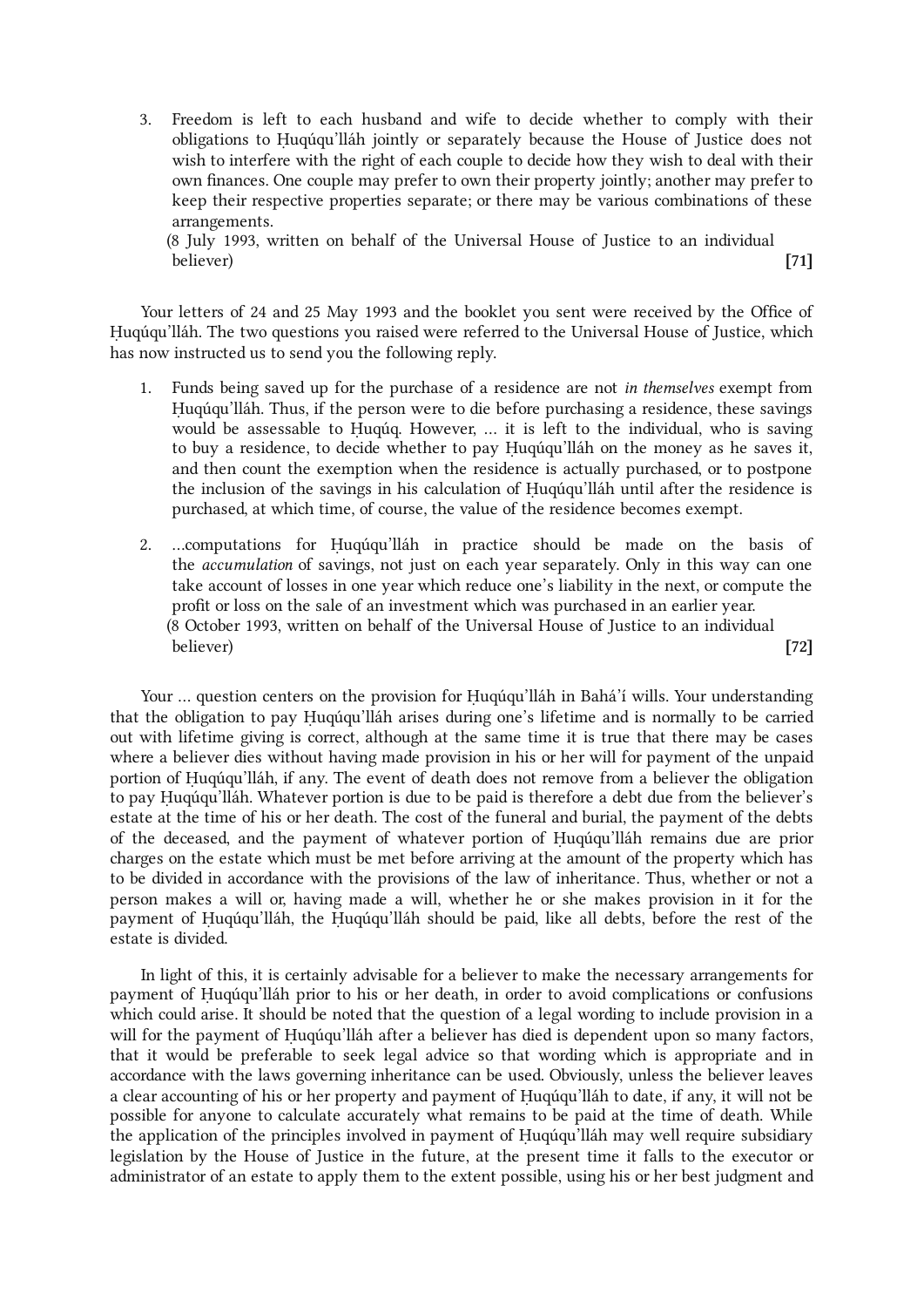taking into account the information available. Finally, while the payment of Ḥuqúqu'lláh is each individual's own responsibility, a believer may be referred to the nearest Representative of the Trustee of Ḥuqúqu'lláh, who could advise him or her in the light of any specific circumstances.

(1 July 1996, written on behalf of the Universal House of Justice to an individual believer) [73]

In Bahá'í law each individual believer, whether man or woman, is responsible for paying Ḥuqúqu'lláh on the property he or she owns or acquires; this presumes the right of individual ownership of property. In the case of a married couple, however, the Universal House of Justice has indicated that they may choose to pay their Ḥuqúqu'lláh jointly, if they so wish, and there is no prohibition against joint ownership, whether by a couple or by two or more business partners. Each individual is under the obligation of making a will. In the Questions and Answers no. 78 we read that, in the case of intestacy, apart from used clothing, whatever there may be among the husband's possessions, whether jewellery or otherwise, belongs to the husband, "except what is proven to have been gifts to the wife". Similarly, in a letter written on behalf of the Guardian in Persian we find the following: "You have asked concerning the division of furniture and property, after the completion of the year of waiting.... The Guardian stated that whatever belonged to the wife and constituted her personal property remains hers and that no one has any right to interfere."

It is clear, therefore, that the property of a husband and wife are regarded as separate except insofar as one makes gifts to the other or they agree to own all or part of the property jointly. In other words, it is for the husband and wife themselves to decide how their property is held. An inheritance or gift received by one spouse would remain the property of that individual unless he or she decides otherwise.

It is also possible for a husband and wife to enter into an agreement at the time of marriage, or later, concerning the apportionment of their property.

The status of the ownership of the property then affects what becomes of it in the case of divorce or the death of one of the parties.

This is a very brief summary of the situation. Undoubtedly in the years to come the Universal House of Justice will be called upon to decide on specific issues of detail as they arise. It must also be remembered that at the present time the implementation of Bahá'í law in such matters is dependent upon the provisions of the civil law, which takes precedence.

(15 October 1998, written on behalf of the Universal House of Justice to an individual believer) [74]

As to whether Ḥuqúqu'lláh is acceptable from Bahá'ís who have been deprived of their voting rights, the House of Justice has stated:

After considering precedents set by the beloved Guardian, we have come to the conclusion that Ḥuqúqu'lláh is not acceptable from such believers…. Any believer who is under the sanction of deprivation of administrative rights and who offers to pay Huququ'llah should simply be told that such a payment is not acceptable. If he remits a payment, it should be returned to him.

(12 September 2000, written on behalf of the Universal House of Justice to an individual believer) [75]

The Universal House of Justice has received your email letter dated 31 January 2002, inquiring if a company, owned only by a Bahá'í, may make contributions to the Fund and pay Ḥuqúqu'lláh.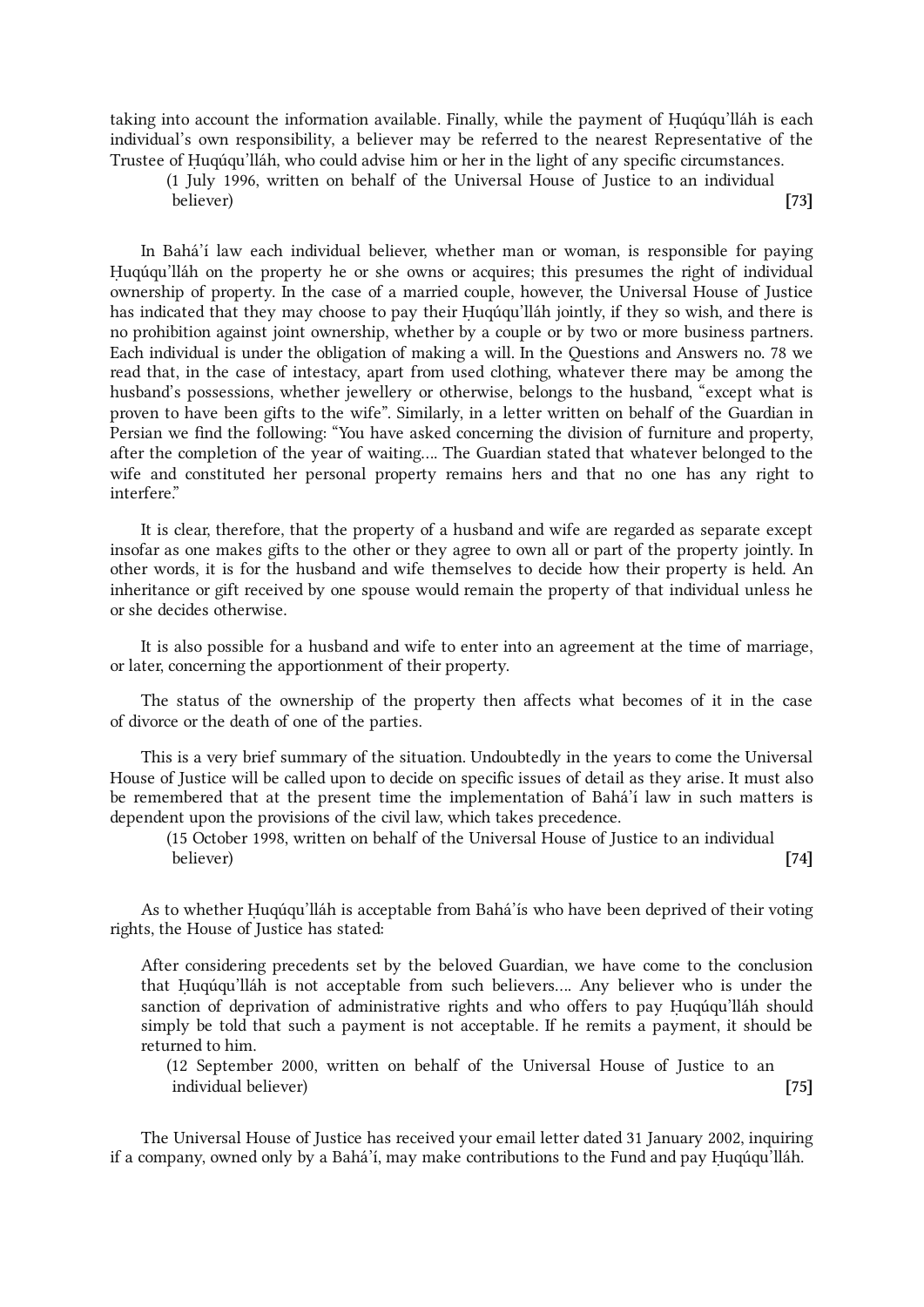The obligation to pay Ḥuqúqu'lláh rests on individual believers, not on corporate bodies, even if they are wholly owned by Bahá'ís. On the other hand, if the owners of a company, which is entirely Bahá'í-owned, wish their company to make a donation to Ḥuqúqu'lláh, such a contribution is acceptable. It does not, of course reduce the obligation of the individual believers concerned to pay their own Ḥuqúqu'lláh.

With regard to the Bahá'í Fund, it is entirely permissible for contributions to be made to the Fund from a business which is owned solely by Bahá'ís.

(12 February 2002, written on behalf of the Universal House of Justice to a National Spiritual Assembly) [76]

Your memorandum refers to us the question of a believer who sells his or her principal residence to move into a nursing home or a similar care facility. The inquiry is whether the difference between the sale price of the residence and the sum required to pay the nursing home fees should be subject to the Right of God.

We have decided that it should be left to the discretion of the individual concerned to determine the course of action to be followed, having regard for his own assessment of his personal circumstances and intentions, as well as his own understanding of the text.

(12 July 2004, memorandum from the Universal House of Justice to the Office of Ḥuqúqu'lláh in the Holy Land) [77]

…if one's assets include property or shares in addition to cash, the individual might sustain financial loss or may face other difficulties in paying nineteen percent of the value of the noncash assets before they are disposed of, and he may therefore prefer to pay the Ḥuqúqu'lláh once they are dispensed with. Any expenses that may be involved in disposing of one's assets should be deducted before calculating the net value on which Ḥuqúqu'lláh is payable.

We also remind you that Ḥuqúqu'lláh is payable on all that a person possesses on the date that the Law becomes applicable to him. This does not mean, of course, that the Ḥuqúqu'lláh payment that is due must be made immediately, since to do so might require an individual to dispose of many of his belongings and could place him in a difficult situation. The principle of the computation, however, is clear, and the Ḥuqúqu'lláh due should ultimately be paid.

(10 May 2006, written on behalf of the Universal House of Justice to an individual believer, translated from the Persian) [78]

The basic principle is that when a believer passes away, his principal residence, as well as items such as necessary furnishings and tools of trade, remains exempt when computing how much, if any, Ḥuqúqu'lláh remains to be paid on his estate.

Subject to the terms of the will, a beneficiary may well receive some or all of these items. Whether or not he is required to pay Huqúqu'lláh on these newly acquired assets will depend on the purpose for which he uses them. If they are used for purposes subject to exemption, such as his principal residence, necessary furnishings, or tools of trade, he would be exempt from paying Ḥuqúqu'lláh on them. However, if he uses them for other purposes, such as converting them to cash, the exemption would not apply.

(21 May 2006, written on behalf of the Universal House of Justice to an individual believer) [79]

When funds are offered by a believer in honour of another Bahá'í, the donor should be informed that it cannot be accepted as a Ḥuqúqu'lláh payment on behalf of the other believer. The donor can then be given the option of his providing these funds as a Ḥuqúqu'lláh payment on his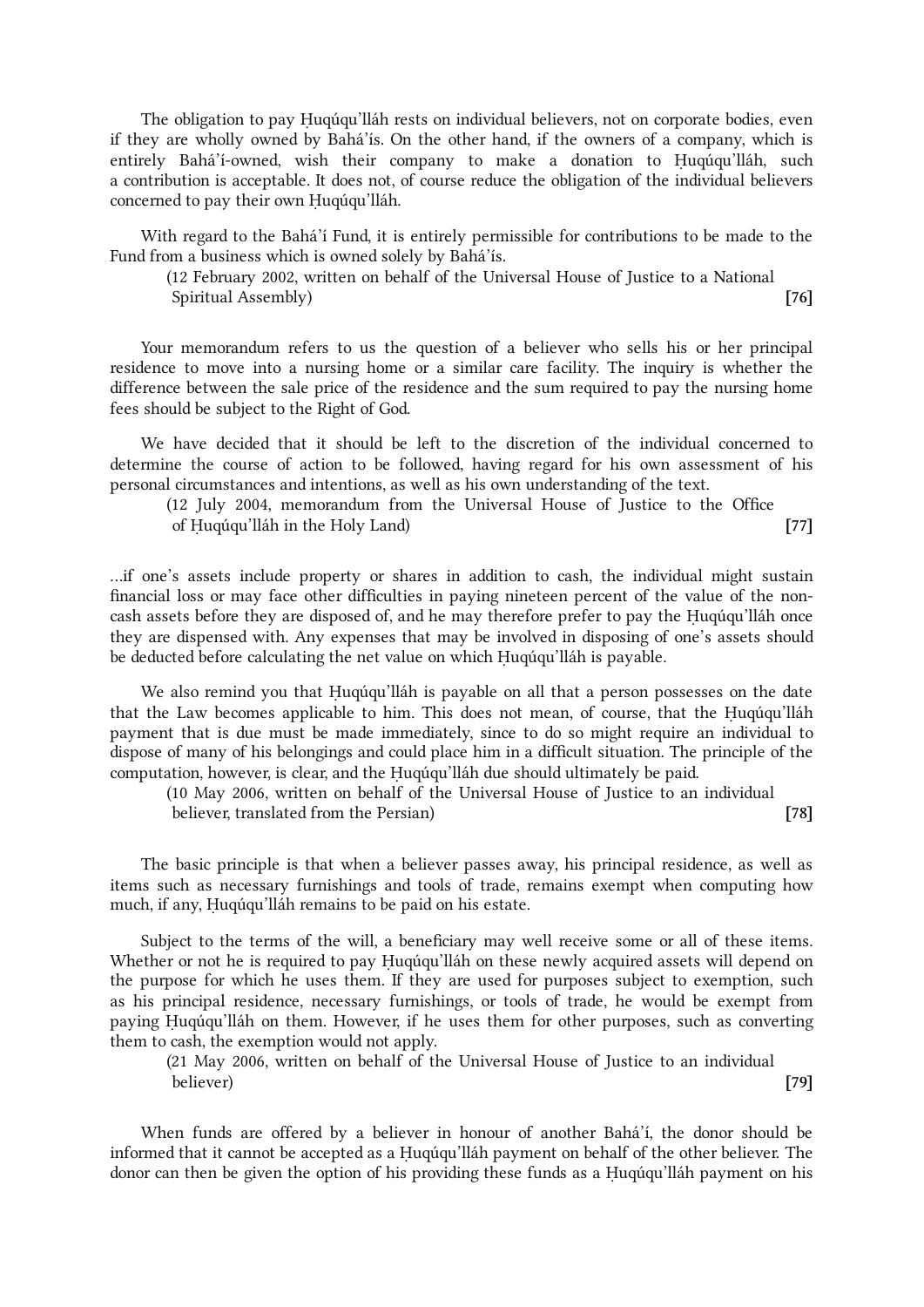own behalf or as a contribution to the Bahá'í International Fund in honour of the other individual or of having the funds returned to him.

(12 June 2006, memorandum from the Universal House of Justice to the Office of Huqúqu'lláh in the Holy Land) **[80] [80] [80]** 

#### <span id="page-21-0"></span>3. Functions of the Trustees of Ḥuqúqu'lláh and the Spiritual Assemblies

#### Extracts from the Writings of Bahá'u'lláh

<span id="page-21-1"></span>He is the True, the Faithful!

O Abu'l-Ḥasan! [8](#page-30-7) God willing thou art sustained by His lordly favours and art occupied with such deeds as befit His Day. Regard faith as a tree: its fruits and leaves, its branches and boughs are, and ever have been, truthfulness, trustworthiness, rectitude of conduct, and forbearance. Be assured of God's sustaining grace, and engage thyself with service to His Faith. We have designated thee a trustee of God, have bidden thee to observe that which shall exalt the Cause of Him Who is the Lord of the worlds, and have bestowed upon thee the right to receive Ḥuqúqu'lláh. Consort with the people in a spirit of amity and concord, and be unto them a loyal counsellor and a loving companion. Content thyself then with that which We have ordained for thee.

As to the question of Ḥuqúq: Reference to this matter is in no wise permissible. ...it is entirely dependent upon the willingness of the individuals themselves. They are well acquainted with the commandment of God and are familiar with that which was revealed in the Book. Let him who wisheth observe it, and let him who wisheth ignore it. Verily, thy Lord is the Self-Sufficing, the All-Praised. Indeed, independence of all things is as a door of guidance unto His faithful servants. Well is it with them that have severed themselves from the world and have arisen to serve His Cause. Verily, they are numbered with the people of Bahá at the court of His resplendent Beauty.

[82]

[81]

#### <span id="page-21-2"></span>O Abu'l-Ḥasan! [9](#page-30-8)

May my Glory rest upon thee! Fix thy gaze upon the glory of the Cause. Speak forth that which will attract the hearts and the minds. To demand the Ḥuqúq is in no wise permissible. This command was revealed in the Book of God for various necessary matters ordained by God to be dependent upon material means. Therefore, if someone, with utmost pleasure and gladness, nay with insistence, wisheth to partake of this blessing, thou mayest accept. Otherwise acceptance is not permissible.

Whenever they make reference to the Ḥuqúq, let them confine themselves to a mere word uttered for the sake of God and this will suffice; coercion is unnecessary, inasmuch as God hath never wished that those engaged in His service should experience any hardship. Verily He is the Forgiving, the Merciful, the Gracious, the All-Bountiful.

[84]

[83]

If a person is willing to offer the Right of God, such offering should be received by the Trustees, to whom reference hath been made in the Book of God. This ordinance hath, in view of certain considerations, been revealed from the heaven of divine Revelation as a token of His grace. The advantages arising therefrom shall fall to the individuals themselves. Verily He speaketh the truth and there is none other God but Him, the Mighty, the Powerful.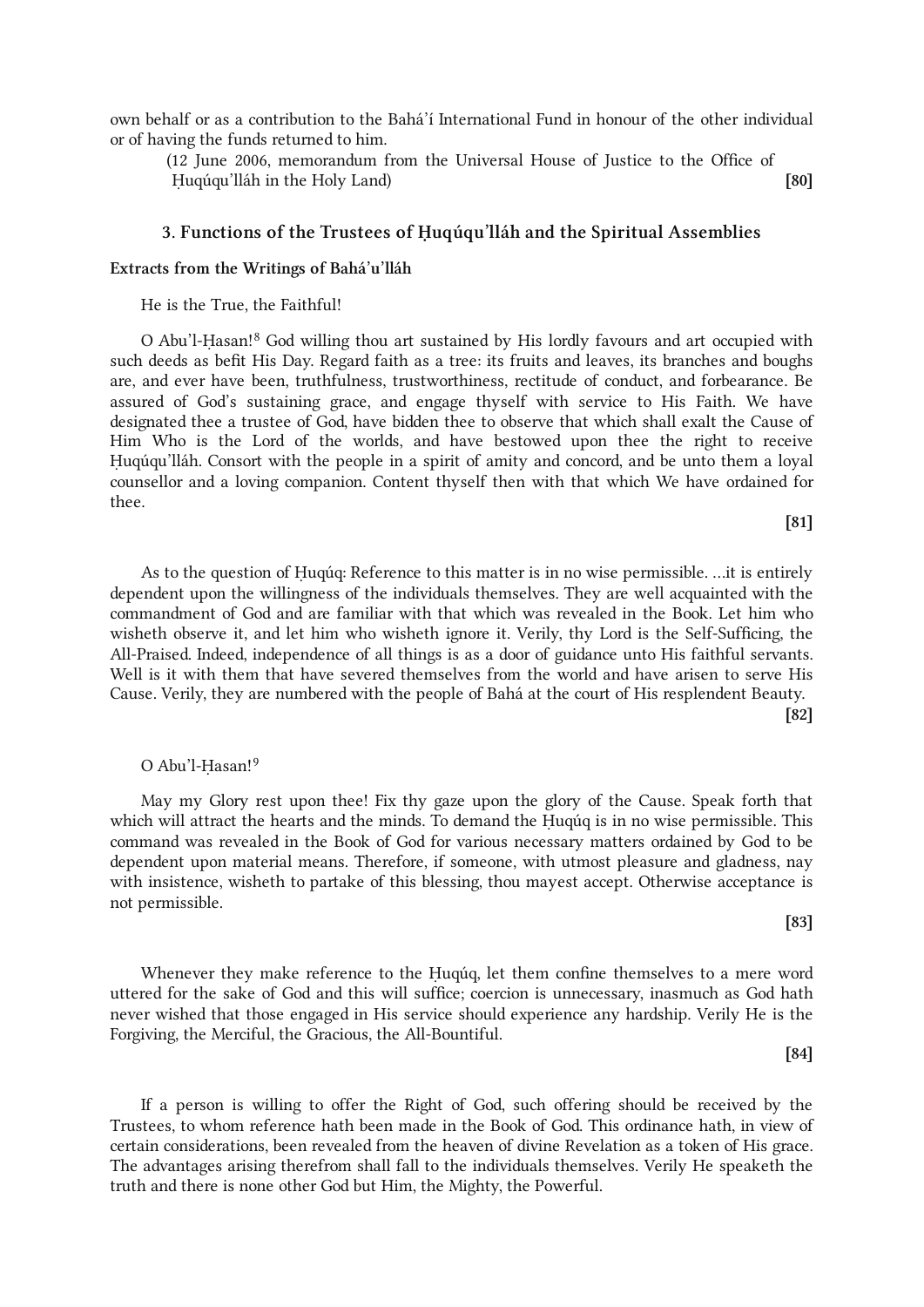[85]

<span id="page-22-0"></span>Whoso desireth to offer Ḥuqúqu'lláh with the utmost joy and eagerness should pay it to trustworthy persons like unto thyself<sup>[10](#page-30-9)</sup> and obtain a receipt, so that whatsoever is effected may conform to His sanction and permission. Verily He is the Knowing, the Wise.

Any amount received by them will be transmitted. Great is the blessedness of them that observe

Thou hast written that those individuals had been told that payments for the Ḥuqúqu'lláh cannot be handed over to every person. This assertion is indeed true. The Ḥuqúqu'lláh should be kept in the custody of trusted individuals and forwarded to His holy court through the Trustees of God.

To discharge one's obligations is highly praiseworthy in the sight of God. However, it is not permitted to solicit Ḥuqúq from anyone. Beseech ye the one true God to enable His loved ones to offer that which is the Right of God, inasmuch as the observance of this injunction would cause one's possessions to be purified and protected and would become the means of attracting goodly gifts and heavenly blessings.

Someone must needs remind the servants of God, that perchance they may be privileged to meet their obligation of Ḥuqúq, thus attaining a sublime station and gaining a reward that would last for ever. The payments for the Ḥuqúq should be kept in the custody of a trusted person and a report submitted so that steps may be taken according to the good pleasure of God.

<span id="page-22-1"></span>O Amín! Upon thee be My glory. It behoveth thee to have the utmost regard for the dignity of the Cause of God in all circumstances…. We exhort thee to keep thine eyes directed to the horizon of dignity and, while being mindful of His sublime words: "...yet warn them, for in truth warning will profit the believers",<sup>[11](#page-30-10)</sup> to give the friends of God a gentle reminder in a spirit of amity and concord. Indeed, whoever is graciously enabled to fulfil this obligation, he will be reckoned among the sincere lovers of God in the lucid Book; but if not, no one should contend with him.

In this Day the glances of God—exalted be His glory—are directed towards the hearts of men and to the goodly pearls treasured therein. This beseemeth the Lord and His chosen ones—glorified be His majesty. It behoveth thee to pray on behalf of the friends and loved ones of God, that He may graciously enable them to fulfil that which is ordained in the Book, and that they may not be hindered by vain imaginings and the transitory things of the world.

[90]

#### Extract from the Writings of 'Abdu'l-Bahá

His bidding.

<span id="page-22-2"></span>A third requisite<sup>[12](#page-30-11)</sup> is the promulgation of the divine commandments among the friends, such as the Obligatory Prayers, Fasting, Pilgrimage, Ḥuqúqu'lláh and all the other ordinances.

[91]

#### Extract from a Letter Written on Behalf of Shoghi Effendi

[88]

[89]

# [87]

[86]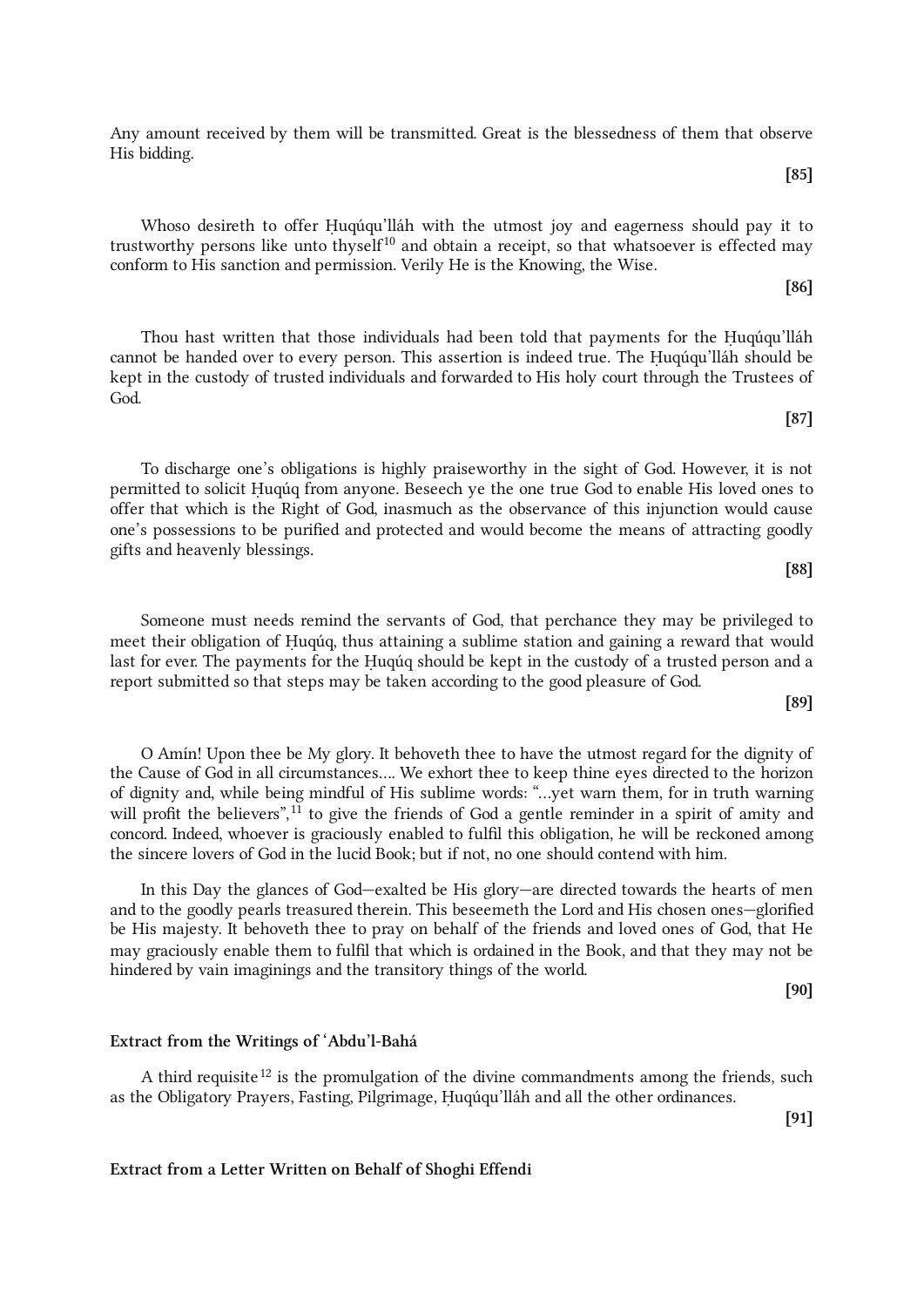The paying of the Ḥuqúq is a spiritual obligation; the friends must not be obliged by the Assemblies to pay it, but they should be encouraged to fulfil this spiritual obligation laid upon them in the Aqdas.

(12 October 1946, to a National Spiritual Assembly) [92]

#### Extracts from Letters Written by and on Behalf of the Universal House of Justice

Since the Ḥuqúqu'lláh has, according to the injunction in the Book, been designated as one of the institutions of the Cause, and inasmuch as the fulfilment of this obligation is binding on the people of Bahá, therefore it is deemed appropriate that your Spiritual Assembly should fully familiarize the dear friends in Persia with the significance of this momentous responsibility and to promulgate gradually in the entire community such ordinances related to Ḥuqúqu'lláh as are laid down in His perspicuous Book. Obviously in pursuance of the explicit Texts solicitation of the Ḥuqúqu'lláh is not permissible, but it is the responsibility of those Trustees of the Cause to address appeals of a general character to the dear friends, so that they may become more informed about this essential obligation. God willing, through the occasional reminders issued by your Assembly, they may gain the privilege and honour of achieving this benevolent deed—a deed that draws forth heavenly blessings, serves as a means of purifying the earthly possessions of the devoted friends, and promotes the international activities of the people of Bahá.

(27 October 1963, written by the Universal House of Justice to the National Spiritual Assembly of Iran, translated from the Persian) [93]

Undoubtedly the friends are illumined with the light of the fear of God and are fully conscious of the need to purify and protect their possessions in accordance with the decisive Words revealed by our Lord, the Most High.

In these turbulent days, we that yearn for Him, fervently turn in prayer to the court of the Lord of mankind that He may graciously enable that august Assembly to repeatedly remind the lovers of the Beauty of the All-Merciful of the vital importance and the binding character of this sacred and heavenly injunction. Through issuing announcements, distributing leaflets and in gatherings, schools and conferences held by the followers of our Zealous Lord, they should be guided and encouraged to observe strictly and conscientiously that which His divine commandment has enjoined upon them, so that those believers who are adorned with the fear of God may be shielded from the dire consequences foreshadowed in His ominous warnings, may become the recipients of His assured blessings and be enabled to partake of the outpourings of His infallible spiritual grace.

(12 September 1969, written by the Universal House of Justice to the National Spiritual Assembly of Iran, translated from the Persian) [94]

The continuing responsibility for educating the believers in the law of Ḥuqúqu'lláh is shared by all the institutions of the Faith. But your deputies and their representatives, through the close relationships which they are forming with individual believers, will be able to advance their understanding of the spiritual and practical aspects of this law in an especially effective way. The primary need at this time, we believe, is … for the friends to be encouraged to understand and accept the responsibility which rests on every true-hearted follower of the Faith to apply the principles of the law to the specific details of his or her own condition. The members of your institution, through wise and tactful comments and explanations, can assist them to do this, while refraining from exerting, or appearing to exert, any form of pressure.

A major challenge now before those devoted friends who have been called to serve as your deputies and representatives is the organization of their own work to ensure a reliable system for the acceptance, receipting, custody and remittance of the funds of Ḥuqúqu'lláh. It is love for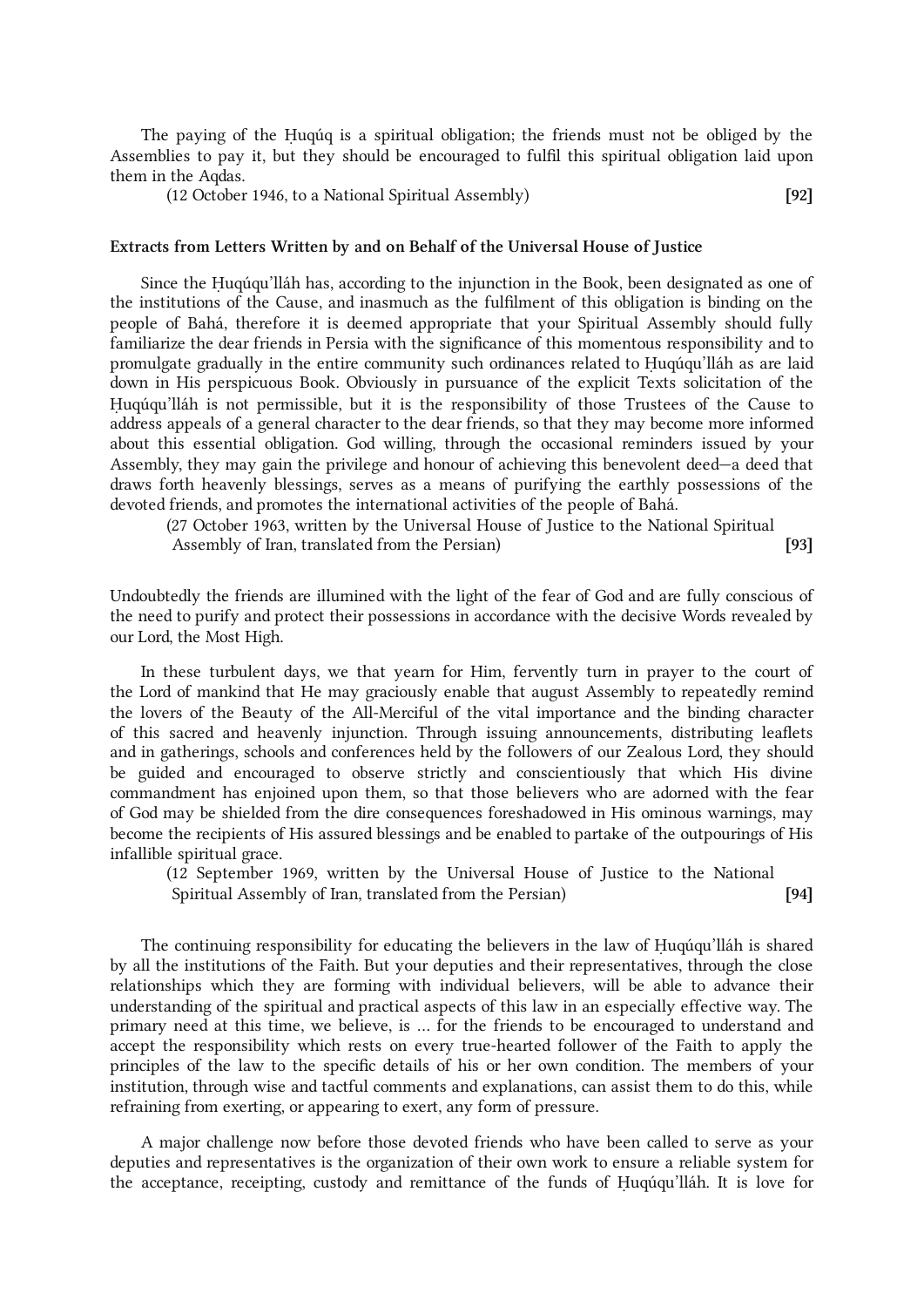Bahá'u'lláh which will be the primary motive for the friends in obeying this law, but they will carry out their duty with greater assurance and promptitude the greater their confidence in and respect for those on whom has been conferred the responsibility of receiving this Right of God on your behalf.

(13 November 1992, written by the Universal House of Justice to the Trustee of Huqúqu'lláh, the Hand of the Cause of God 'Alí-Muhammad Varqá) [95]

The functions you have been summoned to perform are vital. You are charged with the responsibility to educate the believers in the law presented to them in the Kitáb-i-Aqdas to render payment unto God of a specific portion of their material assets. Your task is essentially spiritual, that of drawing the attention of the friends to their obligations as followers of Bahá'u'lláh and thus of playing a significant role in fostering the development of the relationships of love and obedience which must bind the believer to his Creator. In a world preoccupied with selfindulgence, you are called upon to revive the hallowed concept of religious duty and obligation.

The work in which you are engaged is most challenging. It concerns promulgation of a law which is fundamental to the individual's spiritual life, and the attitude with which it is carried out is an essential feature of its observance. The befitting discharge of your functions requires the utmost sensitivity and discretion, to avoid undue pressure on believers to adhere to a law which is a matter of conscience, and to find the proper mode of communication which provides timely reminders while refraining from unproductive repetition.

Central to the success of your endeavours is the extent to which you are able to create and sustain a relationship of love and trust with the believers you are called upon to assist, so that they will, through their association and interaction with you, be motivated to adhere wholeheartedly to the law of Huqúqu'lláh and to partake of its inestimable spiritual benefits.

These are still early days in the worldwide development of the institution of Ḥuqúqu'lláh, which will expand and flourish in the centuries to come, and will provide material resources essential for the advancement of the human race. How important, then, that such an institution be distinguished by the impeccable probity with which it is administered, and by the evident trustworthiness of those who serve it. Assuredly your efforts will continue to be exerted in a manner that will enhance the high reputation which the institution of Ḥuqúqu'lláh has acquired in the eyes of the believers.

(14 February 1997, written by the Universal House of Justice to the Deputies and Representatives of the institution of Ḥuqúqu'lláh) [96]

One of the tasks of the Representatives is to assist in educating the believers in the law of Ḥuqúqu'lláh and its importance. Naturally, this process of education cannot be limited to those whose possessions reach the amount to bring them within the obligation of the law, since this fact is often known only to the individual concerned. Children, also, should learn the law of the Right of God as part of their Bahá'í education. Sometimes friends become so enthused with the concept of this law that they express the wish to make contributions to the Ḥuqúqu'lláh Fund, even though they are not obliged to do so. The House of Justice has stated that it is permissible for the Representatives to accept such contributions.

In other words, if someone, out of their love for the Cause, makes a payment to Ḥuqúqu'lláh, it is not for the Representative to question whether or not that person is under obligation to pay it; he should graciously accept it.

This, as you can see, is quite different from actually encouraging Bahá'ís to pay more Ḥuqúqu'lláh than the law of God requires them to do, and such encouragement would be a departure from the spirit of the law as Bahá'u'lláh has revealed it.

(13 September 1998, written on behalf of the Universal House of Justice to an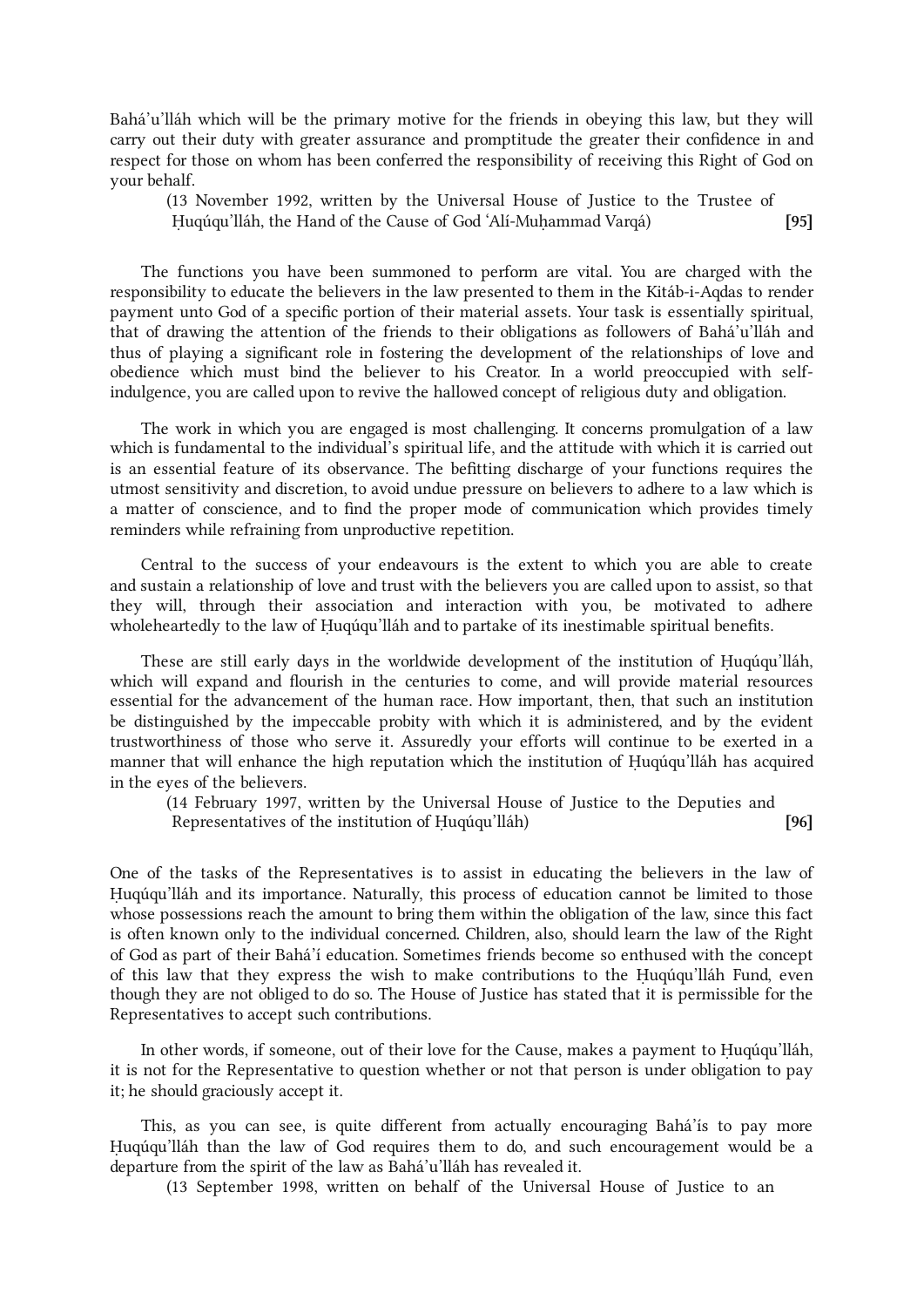#### individual believer) [97]

It is clear that, over the past decade, more and more believers have become informed of the significance of the law of Ḥuqúqu'lláh, and are following its provisions. You may well contemplate with satisfaction the results of your labours, as you formulate your plans for the extension of the influence of this mighty law to all segments of the worldwide Bahá'í community. Your integrity, the scrupulous care with which you have handled the funds entrusted to you, and your efficiency in providing receipts and maintaining accurate records have all contributed to the confidence of the believers in this institution and to the high prestige with which it is held in the Bahá'í community.

In carrying out your functions, you are assisting in the advancement of a process which will, in the centuries ahead, give rise to a transformation of society far beyond our present capacity to comprehend.

(12 January 2003, written by the Universal House of Justice to the Deputies and Representatives of the institution of Ḥuqúqu'lláh) [98]

Furthermore, efforts at fostering the development of institutions operating at the World Centre were especially evident in the continuing evolution of the institution of Ḥuqúqu'lláh under the distinguished leadership of the Trustee, the Hand of the Cause of God 'Alí-Muhammad Varqá. Through his wise initiative and constant endeavour, Dr. Varqá has inspired the education of the friends everywhere concerning the law of Ḥuqúqu'lláh. In the decade since the law was universally applied, a network of national and regional boards of trustees has been brought into existence, which provides coordination and direction to the service of an increasing number of deputies and representatives. Knowledge of this great law has spread widely, and friends from all continents are responding to it with a spirit of devotion, which the Trustee hopes will touch those who have not yet availed themselves of the promised blessings flowing from adherence to this law.

(Riḍván 2003, written by the Universal House of Justice to the Bahá'ís of the world) [99]

With the approach of the meeting …, which will mark your inaugural meeting as members of the International Board of Trustees of Ḥuqúqu'lláh, we have decided that it is now appropriate to provide you with guidance about your work and the development of Ḥuqúqu'lláh, the Right of God, in the years ahead.

As stated in our letter …, notifying you of your appointment, your duties are those of the trusteeship of Ḥuqúqu'lláh, following in the path of the Chief Trustee of Ḥuqúqu'lláh, the Hand of the Cause Dr. 'Alí-Muḥammad Varqá….

A major element of the duties to be undertaken by the Deputies and Representatives throughout the world will continue to be the education of believers in the Right of God. The required education should be accomplished in a moderate and patient manner, so that the hearts of the believers are attracted to obedience to the provisions of the law of Ḥuqúqu'lláh as part of their yearning to pursue the path of spiritual development prescribed by Bahá'u'lláh. The most important features of the law should be presented in as simple a form as possible, to avoid the dear friends obligated to pay Ḥuqúqu'lláh from becoming inhibited about doing so by an unwarranted fear of its complexity of application.

Under all conditions, due attention should be given to preserving the dignity of the Faith….

We ask you to propose … details for a network of National or Regional Boards embracing the entire worldwide community and to recommend the membership of these Boards. In countries where there are a substantial number of believers obligated to pay Ḥuqúqu'lláh, a National Board is appropriate. Regional Boards should be set up to cover other groups of countries, with the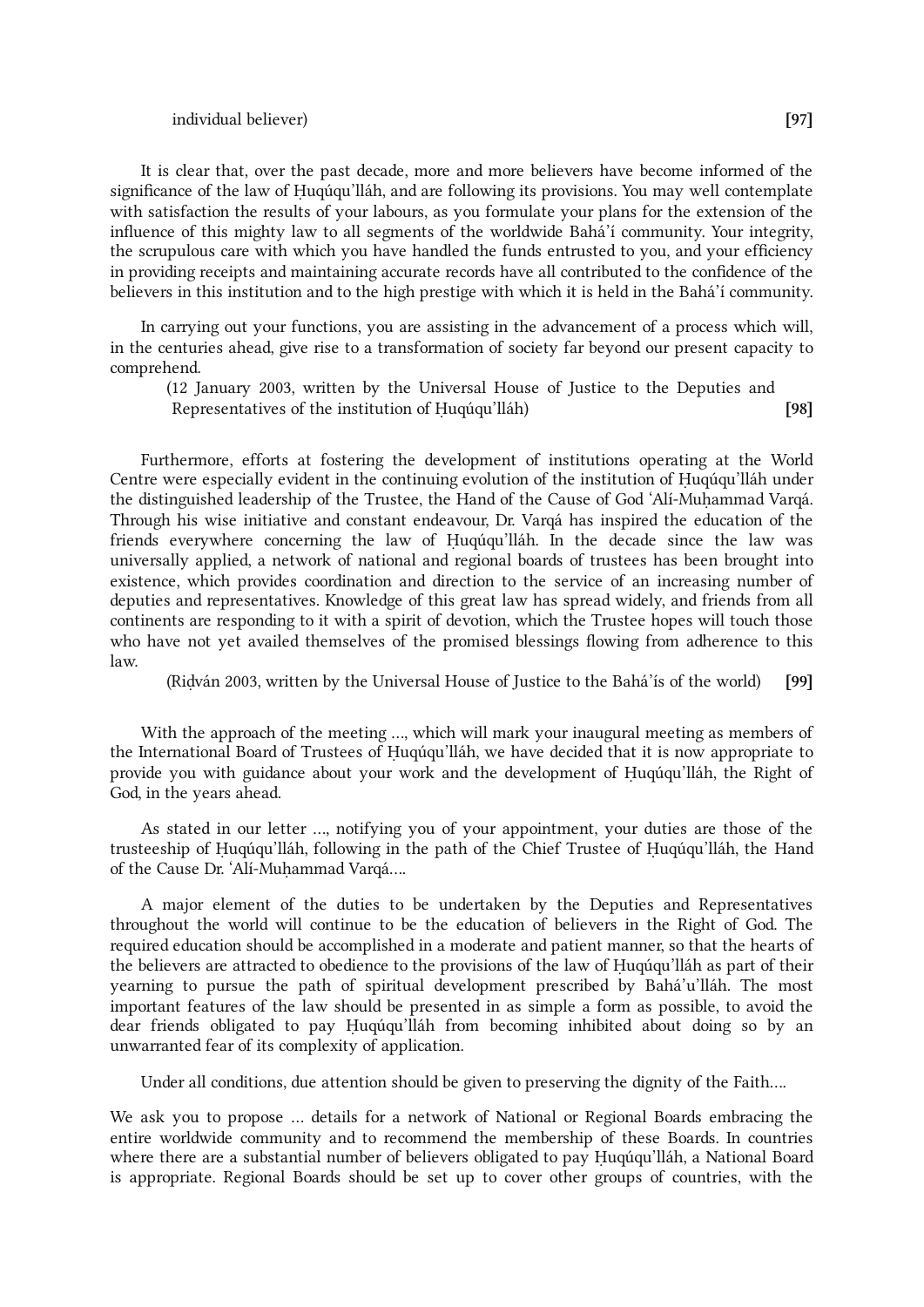expectation that each Regional Board will be replaced by a number of National Boards in the future, as the Bahá'í community grows.

The members of these Boards will be appointed to serve for a term of three years and will be eligible for reappointment. No specific date is set for the appointment, so that a replacement can be approved whenever a Deputy is unable to discharge the functions. We have decided that Counsellors should not be eligible for membership to these Boards.

The Regional and National Boards would have the function of appointing Representatives, for a term of three years; as in the case of Deputies, when a Representative is appointed to replace an existing member unable to carry out the functions, the new appointee will serve for a full three years.

To the extent possible the Representatives will not be required to receive and transmit funds or to issue receipts…. This modification in the functions of the Representatives means that their work will be educational….

(25 January 2005, written by the Universal House of Justice to the members of the International Board of Trustees of Huqúqu'lláh) [100]

New developments have, likewise, taken place at the World Centre. We have decided that the time is propitious to bring into being an International Board of Trustees of Ḥuqúqu'lláh to guide and supervise the work of Regional and National Boards of Trustees of Ḥuqúqu'lláh throughout the world. It will operate in close collaboration with the Chief Trustee, the Hand of the Cause of God Dr. 'Alí-Muḥammad Varqá, and will be able to benefit from his knowledge and counsel in carrying out its duties. The three members now appointed to the International Board of Trustees are Sally Foo, Ramin Khadem, and Grant Kvalheim. Their term of office will be determined at a later date. The members of the Board will not transfer their residence to the Holy Land but will utilize the services of the Office of Ḥuqúqu'lláh at the World Centre in performing their functions.

(Riḍván 2005, written by the Universal House of Justice to the Bahá'ís of the world) [101]

The Universal House of Justice has received your email letter dated 4 December 2005 concerning the permissibility of individuals paying Ḥuqúqu'lláh via their National Spiritual Assembly and has forwarded it to our Department for reply.

…the believers may prefer to make their payments through the treasurers of their National Assemblies, and the House of Justice has maintained the right of the friends to pay their Ḥuqúqu'lláh in this way if they so choose.

(19 January 2006, written on behalf of the Universal House of Justice to a National Spiritual Assembly) [102] [102]

The Institution of Ḥuqúqu'lláh has steadily progressed under the stewardship of the Hand of the Cause of God Dr. 'Alí-Muḥammad Varqá, appointed Trustee by Shoghi Effendi fifty years ago, culminating in the establishment in 2005 of an international board designed to promote the continued widespread application of this mighty law, a source of inestimable blessings for all humanity.

(Riḍván 2006, written by the Universal House of Justice to the Bahá'ís of the world) [103]

#### <span id="page-26-0"></span>4. Disbursement of Ḥuqúqu'lláh Funds

#### Extracts from the Writings of Bahá'u'lláh

It is the binding command of God that in every locality whatever hath been or will be made available for the Ḥuqúqu'lláh should be submitted to His Holy Presence. Any instructions issued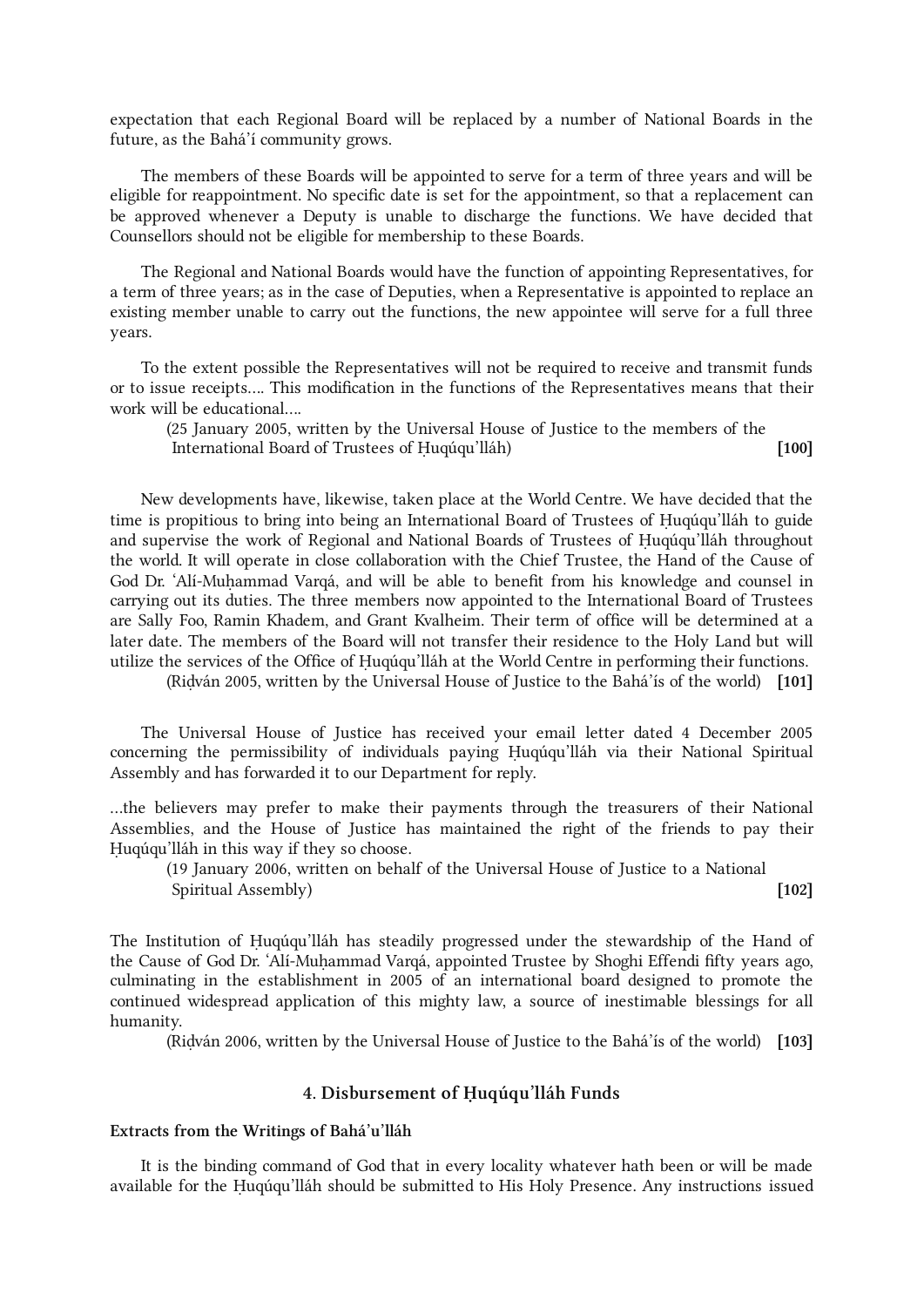in this respect should be observed accordingly, so that all matters may be well-ordered.

And now concerning the poor, thou hast written to ask whether it is permissible to pay them out of the Right of God. This is conditional upon permission having been granted. In each locality where the Right of God is being received, details of it must be submitted to His exalted presence together with a statement describing the position of the needy ones. Verily He doeth what He willeth and ordaineth what He pleaseth. If permission were to be given universally it would lead to strife and give rise to trouble.

[105]

[106]

[104]

#### Extract from the Writings of 'Abdu'l-Bahá

According to the explicit text of the Most Holy Book the amounts offered for the Ḥuqúq should be deposited in a place and be disbursed, as necessary. However thou shouldst not require anyone there to offer the Ḥuqúq unless someone is prepared to do so willingly and of his own free choice.

#### Extract from a Letter Written by Shoghi Effendi

In accordance with the explicit text of the Will and Testament, Ḥuqúqu'lláh should be expended on teaching the Cause of God in countries throughout the East and the West, establishing institutions, building Bahá'í Temples and promoting benevolent undertakings and the general weal.

(15 January 1933, to an individual believer, translated from the Persian) [107]

#### Extracts from Letters Written by and on Behalf of the Universal House of Justice

'Abdu'l-Bahá in one of His Tablets has stated: "Disposition of the Ḥuqúq, wholly or partly, is permissible, but this should be done by permission of the authority in the Cause to whom all must turn." The provision in His Will and Testament that the Ḥuqúqu'lláh "is to be offered through the Guardian of the Cause of God..." is clearly in accord with this principle. In another Tablet 'Abdu'l-Bahá referred to the Universal House of Justice as "the authority in the Cause to whom all must turn" and it is clear that in the absence of the Guardian it is the supreme and central institution of the Cause. Moreover, before 'Abdu'l-Bahá, Bahá'u'lláh had revealed the following: "There is a prescribed ruling for the Ḥuqúqu'lláh. After the House of Justice hath come into being, the law thereof will be made manifest, in conformity with the Will of God." In accordance with these explicit texts it is clearly within the jurisdiction of the Universal House of Justice to decide about the receipt and disbursement of Ḥuqúqu'lláh at the present time.

(2 March 1972, written by the Universal House of Justice to the Hands of the Cause residing in the Holy Land) [108]

Concerning the Ḥuqúqu'lláh, … the disposition of the Ḥuqúqu'lláh is a prerogative reserved to the Center of the Faith. The Universal House of Justice is invested with a number of "powers and duties" enumerated in its Constitution such as "preservation of the Sacred Texts", "advanc[ing] the interests of the Faith", "propagat[ing] and teach[ing] its Message", and so forth. The funds collected from the payment of Ḥuqúqu'lláh are expended in pursuit of these purposes, as the House of Justice deems appropriate.

(18 July 1994, written on behalf of the Universal House of Justice to an individual believer) [109]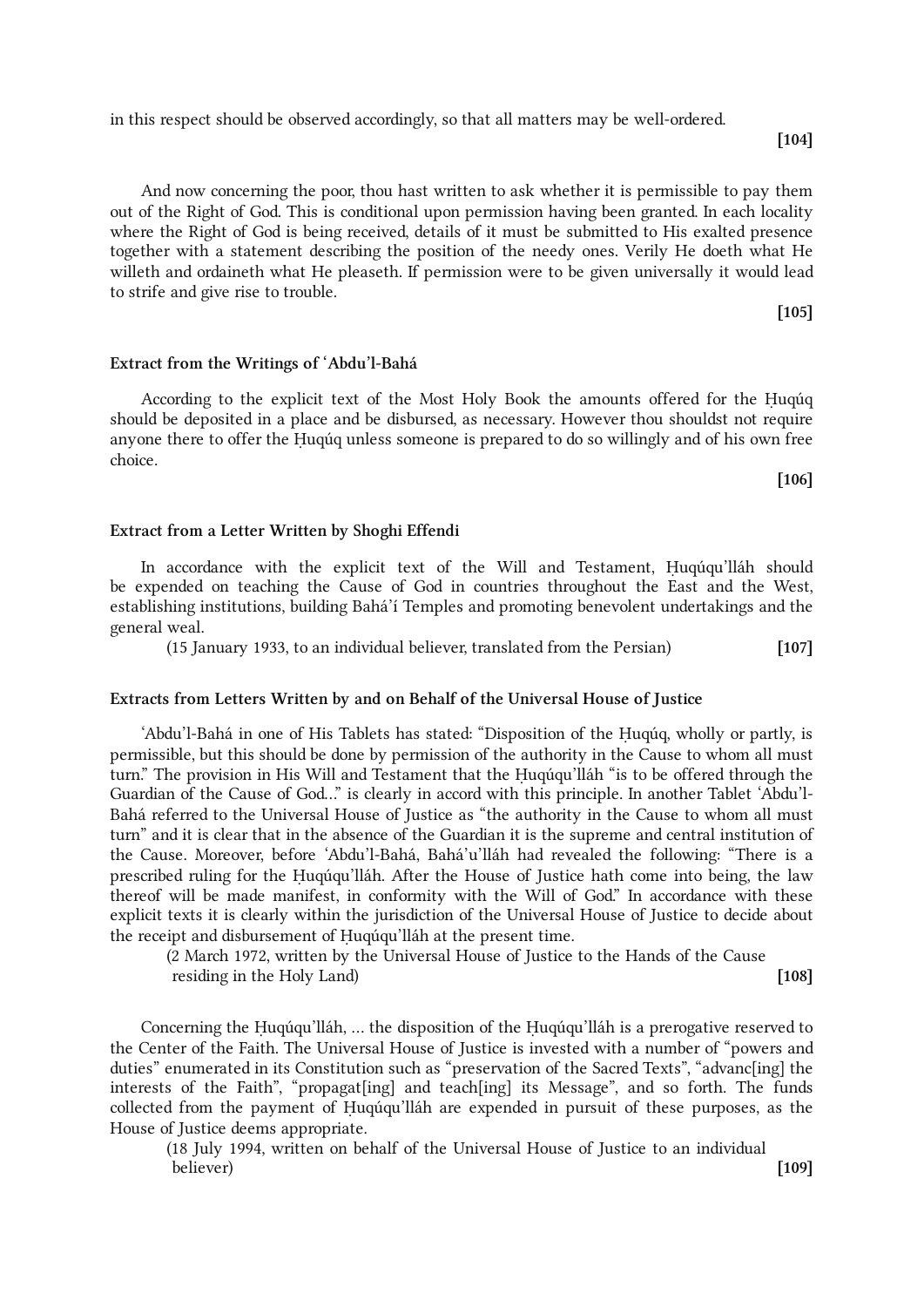You have asked as to where and how the House of Justice reports on its uses of the funds received through payment of Ḥuqúqu'lláh. The House of Justice does not issue an accounting of the current expenditure of these funds. However, there is no secret as to the uses to which the funds are put. The Sacred Texts affirm that the Ḥuqúqu'lláh is to be paid to the Authority in the Faith to whom all must turn, and indicate that these funds may be "expended for the relief of the poor, the disabled, the needy, and the orphans, and for other vital needs of the Cause of God". Decisions concerning such factors as the timing, the methods of disbursement and the amount rest with the House of Justice.

In these days, as during the ministry of Shoghi Effendi, all funds received by the Head of the Faith are used to promote the interests of the Faith at the World Centre and worldwide. The Institution of Huququ'lláh Newsletter, issue no. 6, mentions that the funds are spent for such purposes as, "promotion of the teaching and proclamation of the Faith worldwide; care, maintenance and restoration of Bahá'í Holy Places; building up of the Bahá'í World Administrative Centre; support of the work of the many Bahá'í institutions and agencies; erection and restoration of Bahá'í Houses of Worship; establishment and support of new institutions; charitable and benevolent undertakings; and support of the worldwide manifold interests of the Faith."

The effective utilization of Ḥuqúqu'lláh and other funds available to the House of Justice is manifest in the great developments taking place at the World Centre and throughout the Bahá'í world community, many of whose national budgets must be subsidized by the House of Justice, owing to the fact that the vast majority of the world's Bahá'ís are poor and cannot adequately support their national funds….

The Ḥuqúqu'lláh, as its name "The Right of God" implies, has a special character which distinguishes it from all other Bahá'í funds. Its nature and purpose, and the blessings with which payment of it has been endowed can be read in the compilation which has been issued on the subject….

In accordance with Bahá'í principle, contributions to the various Bahá'í funds, as well as payments of the Right of God, are offered confidentially and are receipted…. You may rest assured that at the Bahá'í World Centre a method of financial management has been instituted to keep scrupulous accounts and also to prevent any significant incidence of extravagance or, God forbid, malfeasance from occurring undetected and unchecked. It is a method that maintains both the confidentiality of individual contributions and the integrity of the use of all funds entrusted to the House of Justice.

(16 February 1998, written on behalf of the Universal House of Justice to an individual believer) [110]

As to the specific concern that prompted your inquiry, the use of funds from Ḥuqúqu'lláh, the disbursement of which is entirely at the discretion of the Head of the Faith, entails a wide range of applications that will eventually address various needs of society in ways that will also contribute toward the solution of economic problems. However, it is much too early in the worldwide observance of the Law, and is not possible in the current state of the Bahá'í community or of society, for the House of Justice to elaborate on these details. For the time being, the Ḥuqúqu'lláh is used principally for the work of the Bahá'í community, which, of course, includes its initial efforts at social and economic development.

(8 September 1999, written on behalf of the Universal House of Justice to an individual believer) [111]

As you are aware, the obligation of believers to pay Ḥuqúqu'lláh is set out in the Kitáb-i-Aqdas, and it is offered to the Head of the Faith, now the House of Justice. Disbursement of these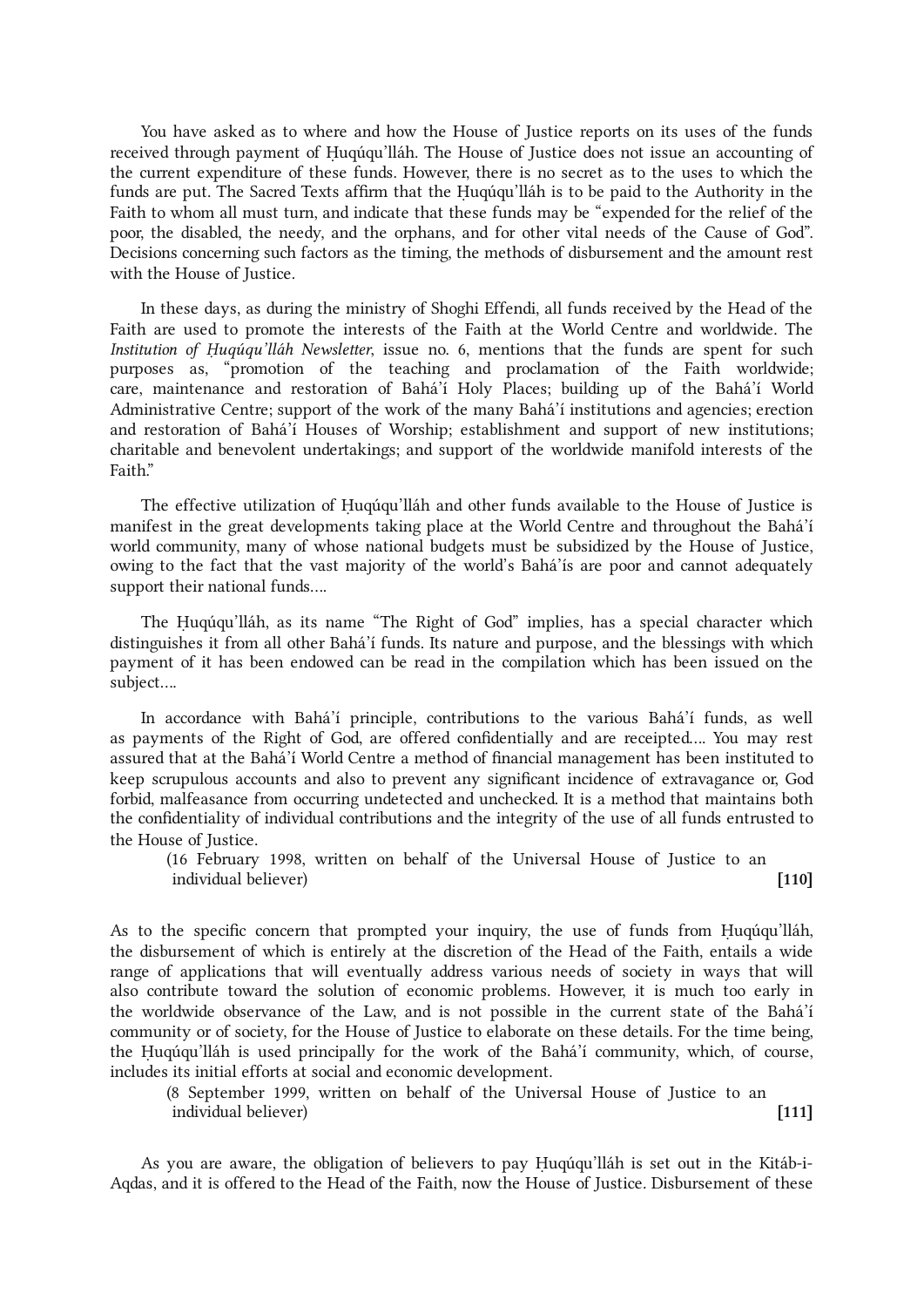funds is decided by the House of Justice and is presently directed to the vital task of raising the World Order of Bahá'u'lláh, which is the essential prerequisite for the enduring resolution of the afflictions humanity is now experiencing.

The House of Justice ensures that detailed accounts of Ḥuqúqu'lláh income and expenditures are maintained by the International Board of Trustees of Ḥuqúqu'lláh and its Office of Ḥuqúqu'lláh in the Holy Land. It monitors the functioning of the Institution of Ḥuqúqu'lláh and is well satisfied that matters are being handled with the highest level of integrity.

Such an assurance from the House of Justice is, of course, sufficient for members of the Bahá'í community. At this time the House of Justice sees no need to present information on Ḥuqúqu'lláh accounts to external audiences; if a situation arises in the future where there is public controversy over this issue, it will take whatever action it deems appropriate at that time.

(25 July 2006, written on behalf of the Universal House of Justice to an individual believer) [112]